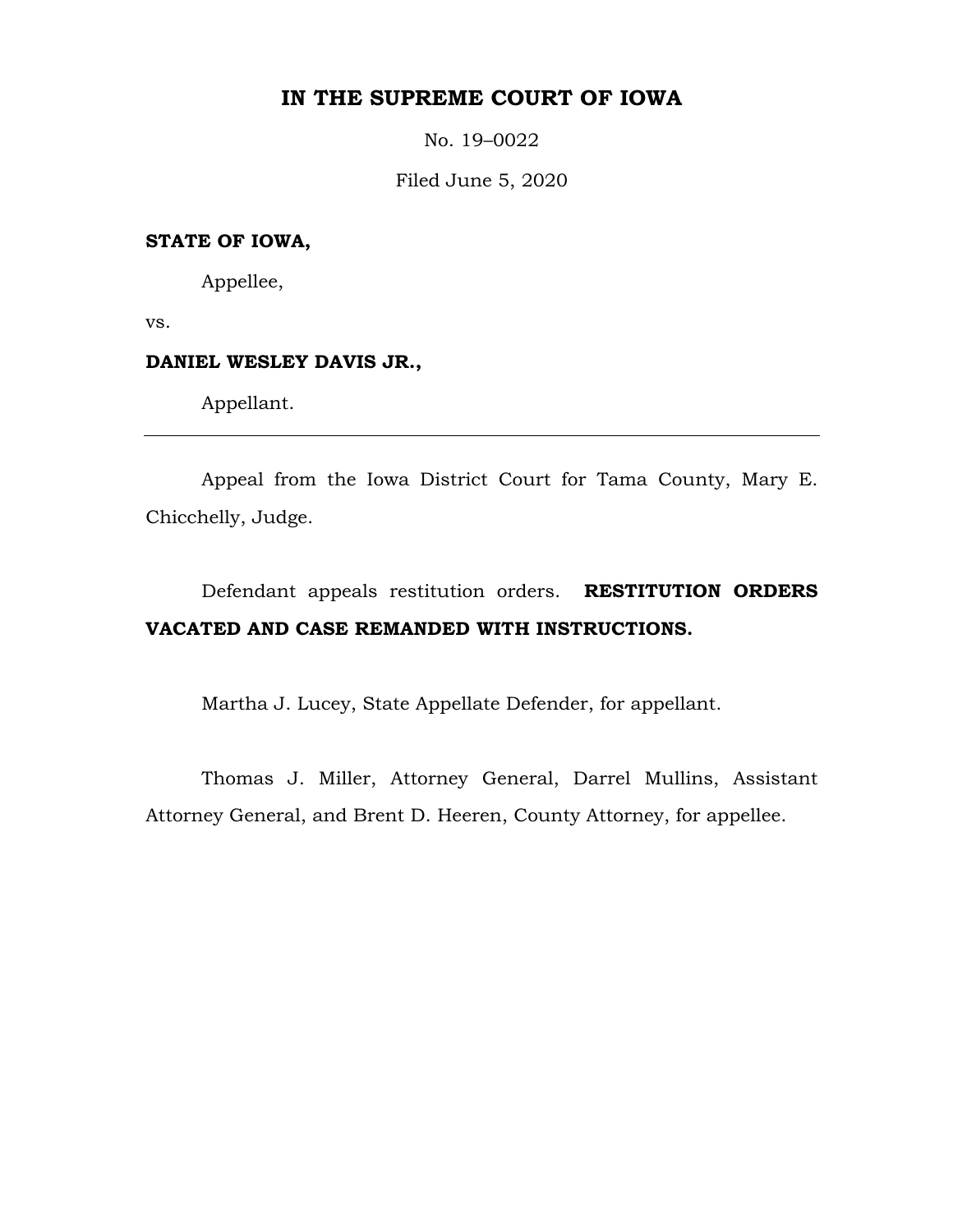#### **WATERMAN, Justice.**

In *State v. Albright*, we held that "any temporary, permanent, or supplemental order regarding restitution is not *appealable or enforceable* until the court files its final order of restitution" after a determination of the defendant's reasonable ability to pay. 925 N.W.2d 144, 162 (Iowa 2019) (emphasis added). Daniel Davis Jr. filed this direct appeal from his judgment of conviction challenging only the restitution awarded without a determination of his reasonable ability to pay and without the district court's final order of restitution. The State argues his appeal must be dismissed because such restitution orders are not "appealable" under *Albright*. We retained this case to clarify *Albright*.

On our review, we reiterate that such interim restitution orders are not enforceable and collection efforts must await the district court's determination of the defendant's reasonable ability to pay all items of restitution and entry of the final order of restitution. Interim orders should state that no sums are due before then. Defendants may seek appellate review of interim restitution orders in a direct appeal of right from the judgment of conviction. The district court in this case did not have the benefit of *Albright*, and we vacate the restitution orders and remand this case for further proceedings consistent with this opinion.

#### **I. Background Facts and Proceedings.**

On August 23, 2017, Detective Jacob Molitor of the Meskwaki Nation tribal police investigated a hit and run collision in the Meskwaki Bingo Casino Hotel parking lot in Tama. Surveillance video showed a gray 4x4 pickup backing out of a parking spot into a hotel guest's Lexus ES 350, which suffered a broken taillight and scrapes on the bumper. Two days later, hotel security and the tribal police located the suspect truck, which had scrapes and plastic consistent with taillight material embedded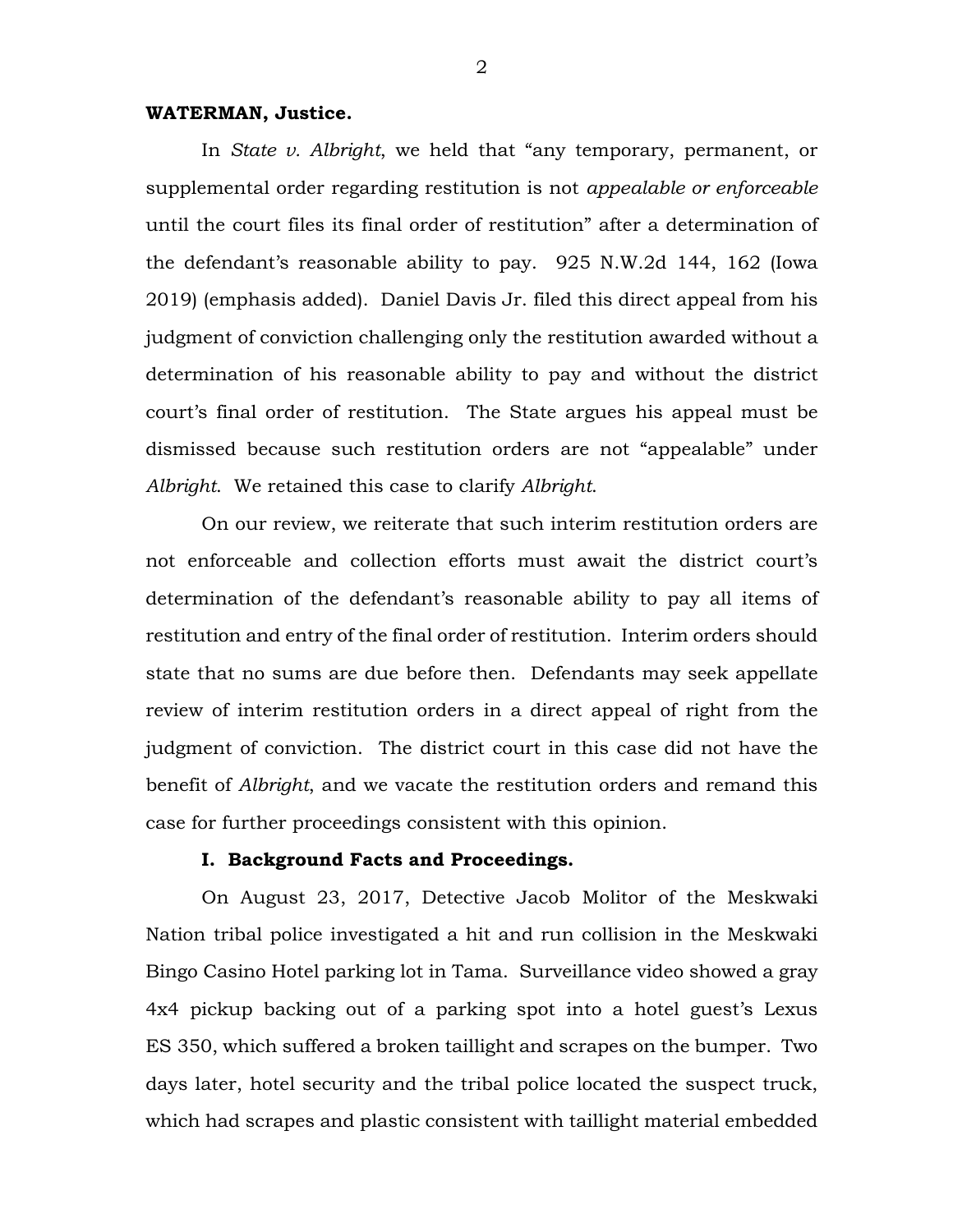in its fender. They apprehended the truck's occupants, two males, in the hotel lobby. The suspects were uncooperative and placed under arrest. Officers determined that one of the suspects, Daniel Davis Jr., had been the driver of the truck.

Officers soon learned that the truck, a silver 2015 Dodge Ram 2500 Cummins Diesel Laramie 4x4 pickup truck, had been stolen from Car City, Inc. in Des Moines. They also learned that the license plates on the Dodge were registered to a different vehicle. During their search of the Dodge, the officers found a bag containing methamphetamine in the truck bed belonging to Davis and located two DEWALT® rechargeable batteries that later were determined to have been stolen from a hotel guest's work truck in the parking lot of the Drury Inn in Grove City, Ohio.

On May 9, 2018, Davis was charged with theft in the first degree for the stolen Dodge, theft in the third degree for the DEWALT® rechargeable batteries, theft in the third degree for the stolen dealer plate, and possession of a controlled substance (methamphetamine), third offense. Given that he had at least two prior felony convictions, Davis faced the habitual offender enhancement for the felony charges. The district court appointed counsel to represent Davis.

On August 16, Davis reached a plea agreement pursuant to which he entered *Alford*[1](#page-2-0) pleas to second-degree theft in violation of Iowa Code sections 714.4 and 714.2(2) (2017) for the stolen Dodge and to possession of a controlled substance, third offense, in violation of sections 124.401(5), 703.1, and 703.2. Under the plea agreement, the other two theft charges were dismissed, and the State agreed not to pursue the habitual felony enhancement. During the sentencing hearing, the prosecutor described

<span id="page-2-0"></span> <sup>1</sup>*North Carolina v. Alford*, 400 U.S. 25, 91 S. Ct. 160 (1970).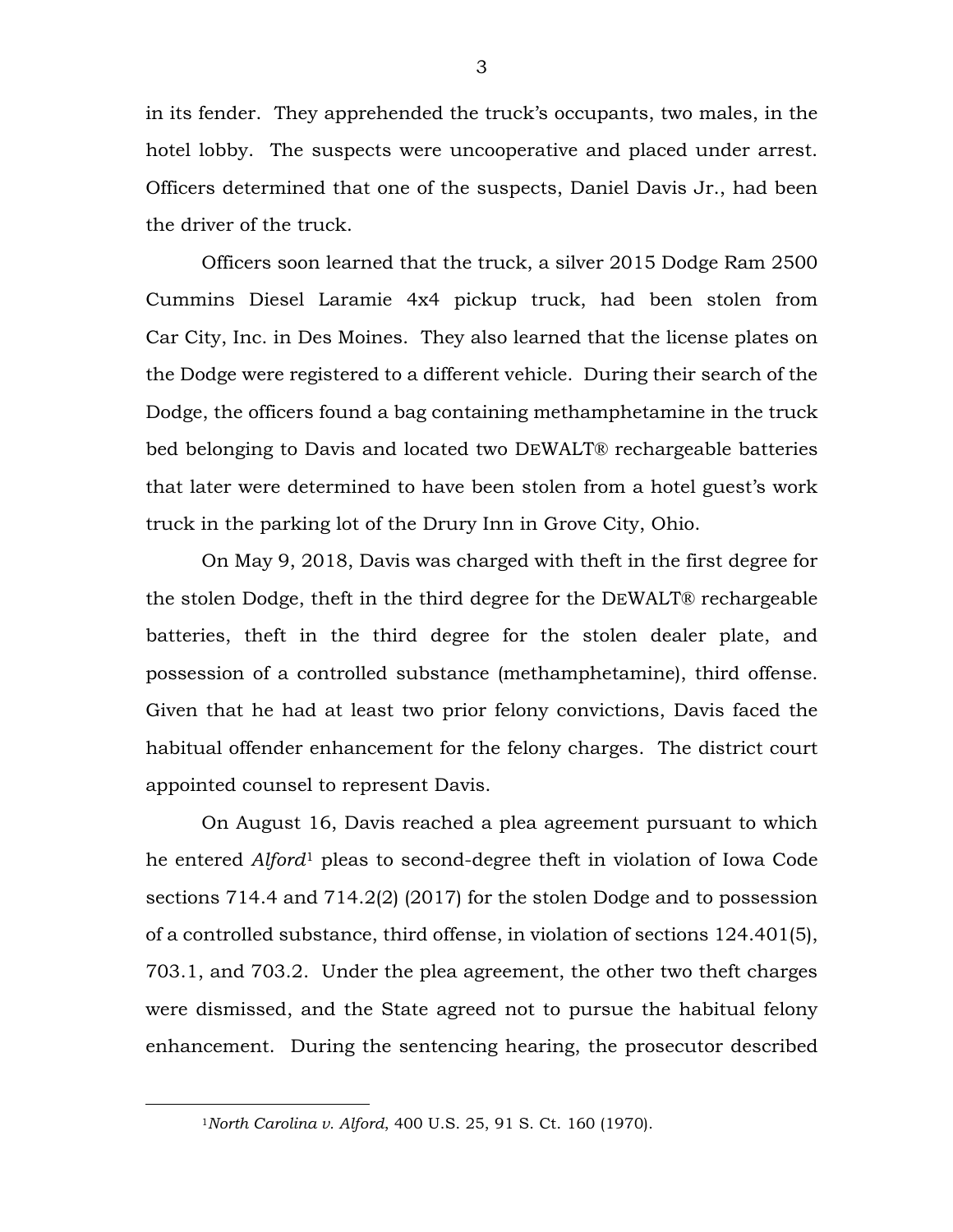the plea agreement and stated, "I'd recommend the minimum fine and restitution. I have no objection to the Court suspending that fine in lieu of the restitution owed, Defendant's costs and attorney fees." Defense counsel agreed, and Davis told the court he understood the plea. The court described the fines and surcharges and engaged in a colloquy to ensure that Davis understood that he may be required to pay restitution:

THE COURT: Also, Mr. Davis, as a consequence for pleading guilty, you may also be required to make restitution to any victims of each of these offenses. Do you understand that?

MR. DAVIS: Yes, ma'am.

THE COURT: And you will also be required to pay any court costs and court appointed attorney fees. Do you understand that?

MR. DAVIS: Yes, ma'am.

Later, the court again emphasized this point:

THE COURT: Now, if you plead guilty, you may also have to make victim restitution, restitution for court costs and restitution for court-appointed attorney fees if your lawyer is court appointed. Do you understand all of that?

MR. DAVIS: Yes, ma'am.

At the close of the sentencing hearing, the court ordered Davis to pay

certain fines, surcharges, and victim restitution, stating,

The Defendant is further sentenced to pay a fine in the amount of \$750, together with a 35 percent surcharge. The Defendant is further sentenced to pay a law enforcement initiative surcharge in the amount of  $$125$  with regard to each count and a DARE surcharge associated with Count Four. The fine shall be suspended in each of these counts. . . . The Defendant shall be ordered to pay restitution to the victim or victims of his crime relative to Count One. That restitution will be determined -- the Court is now ordering the State to file a statement of pecuniary damages with regard to Count One within 30 days of today's date.

On August 16, the district court entered an order accepting the guilty plea in the same filing as its judgment of conviction and sentence.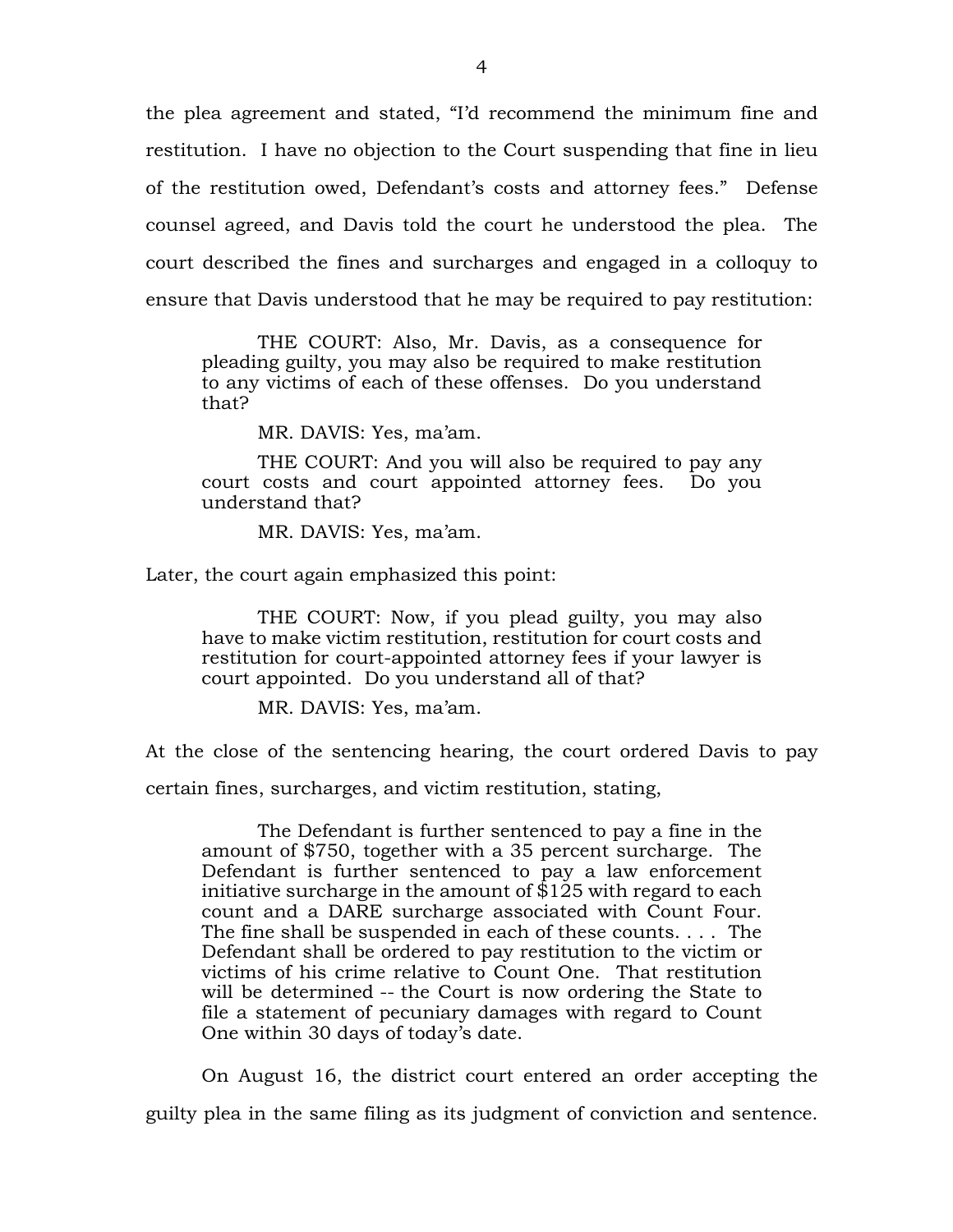The court sentenced Davis to a maximum of five years imprisonment for the theft offense (count I) and a maximum of five years imprisonment for the drug possession offense (count IV), to run concurrently along with other sentences that Davis was already serving. The written order addressed costs and restitution as follows:

Defendant is ordered to pay a fine in the amount of \$750 on Count I and \$750 on Count 4; and the required 35 percent surcharges on each count. The Defendant is assessed the \$125 Law Enforcement Initiative Surcharge on each Count I and Count IV; and on Count 4, the Defendant is assessed the \$10 DARE surcharge. The fines on both Count I and Count IV are suspended by the court.

*Defendant is assessed the fees of court-appointed counsel in the amount approved pursuant to the contract with the State Public Defender in addition to any and all court costs in this matter.*

**Counts II and III are dismissed at Defendant's cost.** 

With regard to Count I, the Defendant is ordered to pay victim restitution pursuant to a Statement of Pecuniary Damages which shall be filed by the State within 30 days.

(Emphasis added.)

On August 28, the clerk of court filed a "restitution plan" listing \$405.50 in costs that Davis was "ordered to pay," which reflected a \$100 filing and docketing fee, a \$40 court reporter fee, and \$265.50 in Sheriff's (jail) fees. Three days later, the State filed a statement of pecuniary damages seeking \$2000 in restitution to the owner of the stolen Dodge. That same day the court granted the statement, ordered Davis to pay victim restitution of \$2000, and ordered Davis to file any objection within ten days. Davis instead filed a notice of appeal.[2](#page-4-0) 

<span id="page-4-0"></span> <sup>2</sup>Five days later, the Iowa Department of Corrections (DOC) filed a restitution plan reflecting both the \$405.50 in costs and \$2000 in victim restitution for a total of \$2405.50. This document states that Davis "has been ordered to pay the County Clerk of Court **20 percent** of all credits" to his prison account, and it states that an attempt to violate the plan's conditions will result in major disciplinary proceedings. This plan was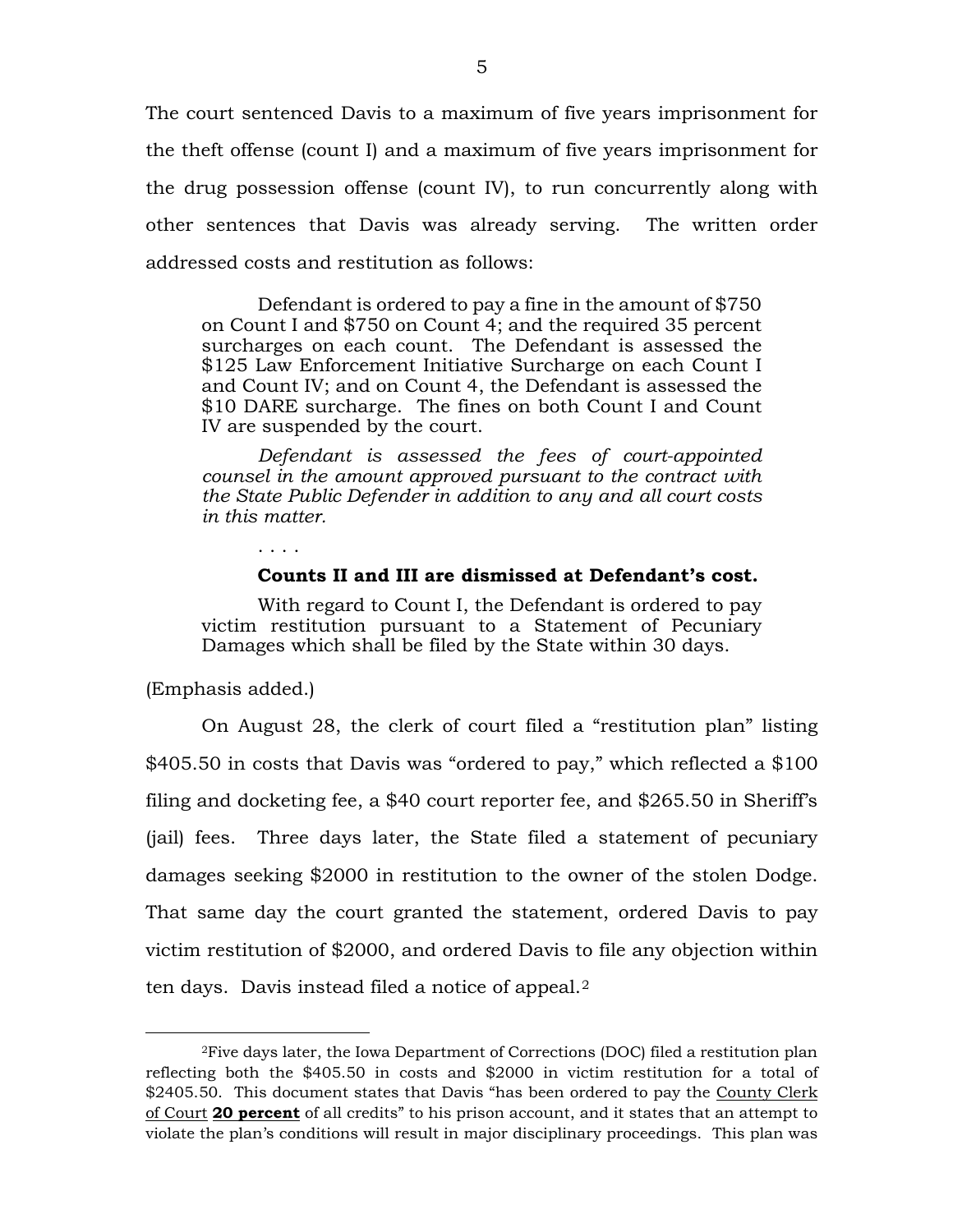On appeal, Davis challenges the restitution he was ordered to pay without a determination of his reasonable ability to pay. He does not challenge his conviction or prison sentence, nor the victim restitution award. We retained the appeal.

#### **II. Standard of Review.**

"We review restitution orders for correction of errors at law." *Albright*, 925 N.W.2d at 158. "[W]e determine whether the court's findings lack substantial evidentiary support, or whether the court has not properly applied the law." *Id.* (alteration in original) (quoting *State v. Klawonn*, 688 N.W.2d 271, 274 (Iowa 2004)).

#### **III. Analysis.**

 $\overline{a}$ 

This dispute concerns the proper application of *Albright*. There, we held that "any temporary, permanent, or supplemental order regarding restitution is not appealable or enforceable until the court files its final order of restitution." *Id.* at 162. Davis asserts that the district court erred by ordering him to pay restitution without a final order of restitution or finding as to his reasonable ability to pay. Davis asks that we vacate the portion of the sentencing order requiring him to pay court costs and attorney fees and remand for a restitution hearing and final order at which the district court will determine his reasonable ability to pay. The State contends that under *Albright*, the district court was not required to determine Davis's reasonable ability to pay before entry of its final order of restitution, which had not yet occurred when Davis filed his notice of appeal. Accordingly, the State argues that the appeal must be dismissed as premature.

signed by a DOC official. The district court never entered an order approving the DOC statement or providing a final order of restitution, nor did it conduct a hearing or otherwise determine Davis's reasonable ability to pay restitution.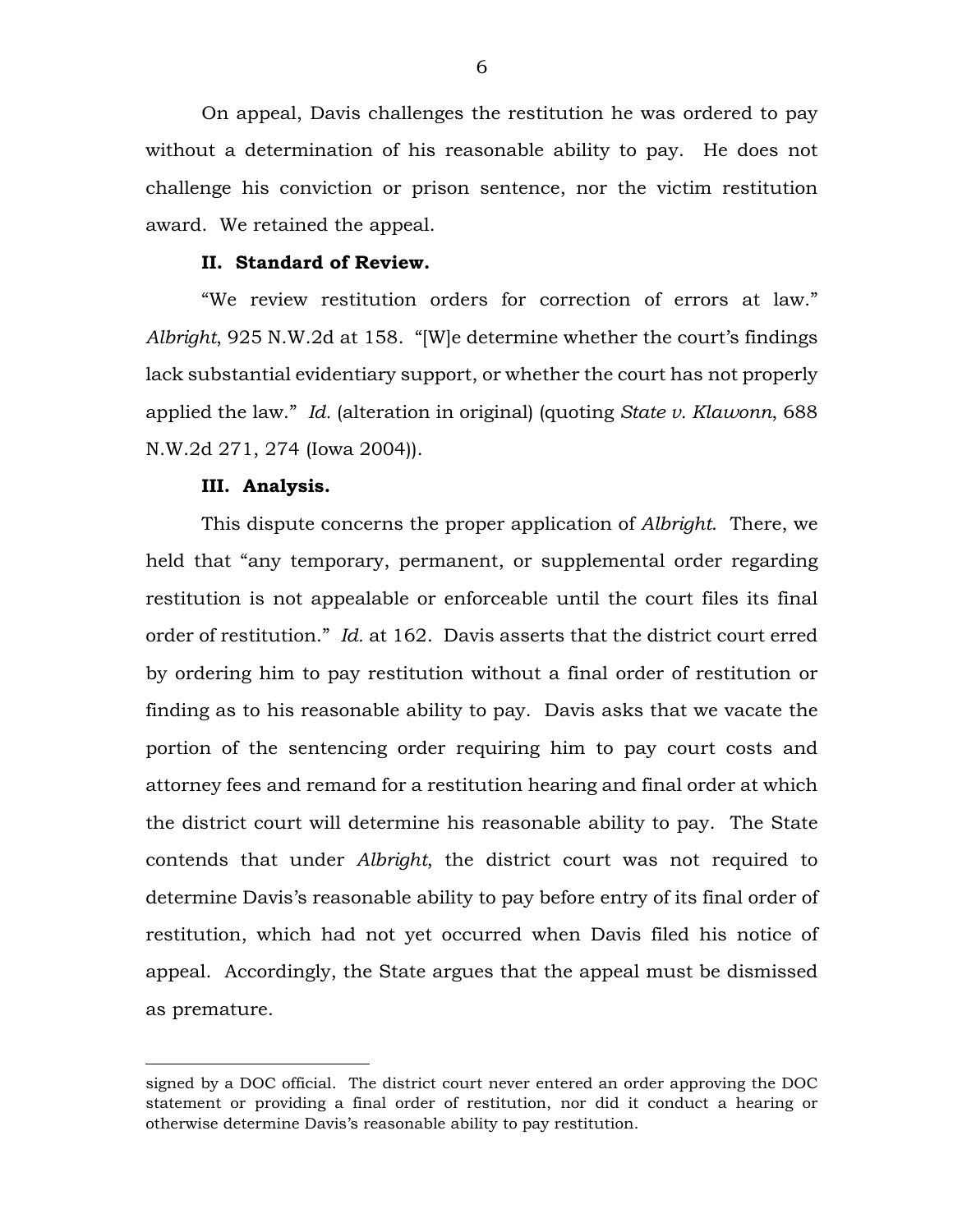We begin our analysis by reviewing restitution requirements. Iowa Code chapter 910 governs restitution. *See id.* at 158–61. There are two categories of restitution. *Albright*, 925 N.W.2d at 159; *see* Iowa Code § 910.2(1). The first category involves "restitution 'to the victims of the offender's criminal activities [and] to the clerk of court for fines, penalties, [and] surcharges,'" and "[t]he court is required to order restitution for the items in this first category regardless of the offender's reasonable ability to pay." *Albright*, 925 N.W.2d at 159 (first and second alteration in original) (quoting Iowa Code  $\S 910.2(1)$ ). The court's order for Davis to pay \$2000 in restitution to the victim of his crime falls within this first category, and the court was not required to determine his reasonable ability to pay this amount before ordering the victim restitution. That amount is not in dispute.

The second category of restitution includes,

(1) Crime victim [compensation program] reimbursement.

(2) Restitution to public agencies pursuant to section 321J.2, subsection 13, paragraph "b".

(3) *Court costs including correctional fees approved pursuant to section 356.7.*

(4) Court-appointed attorney fees ordered pursuant to section 815.9, including the expense of a public defender, when applicable.

(5) Contribution to a local anticrime organization.

(6) Restitution to the medical assistance program pursuant to chapter 249A.

Iowa Code § 910.2(1)(*a*)(1)–(6) (emphasis added). The court can only order the defendant to pay second-category restitution after "all such items are before the court and the court has then made a reasonable-ability-to-pay determination." *State v. Gross*, 935 N.W.2d 695, 702 (Iowa 2019); *Albright*, 925 N.W.2d at 162. Davis challenges the correctional fees included in the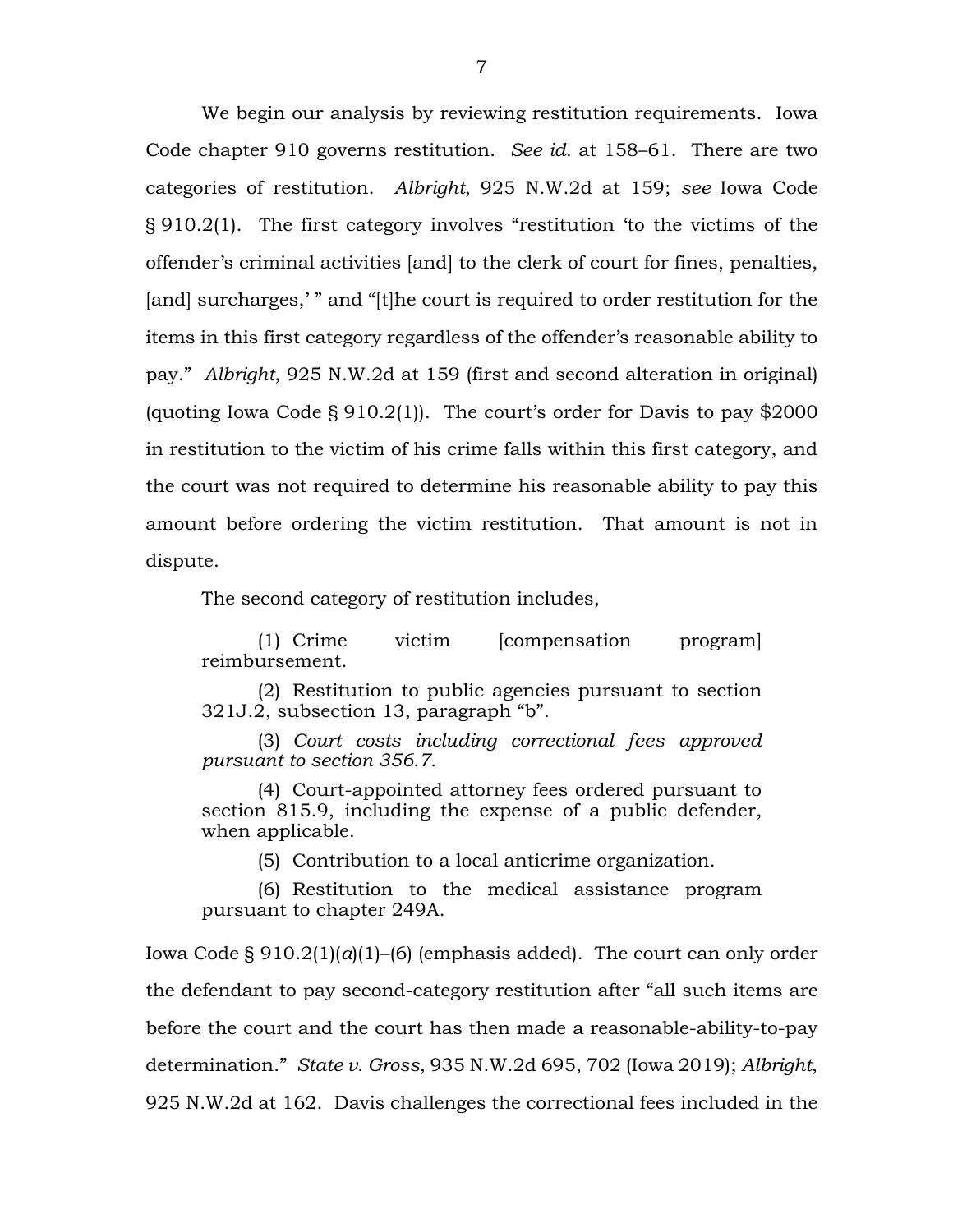\$405.50 in court costs and the unknown amount of court-appointed attorney fees he was ordered to pay without a determination of his reasonable ability to pay.

In *Albright*, we "urg[ed] the sentencing court to take whatever steps necessary to ensure the items of restitution are before the court at the time of sentencing." 925 N.W.2d at 160. However, the Code recognizes that the amount of restitution may not be available at the time of sentencing, and it allows the court to enter supplemental orders. *See* Iowa Code § 910.3. Importantly,

A plan of restitution is not complete until the court issues the final restitution order. Until the court issues the final restitution order, the court is not required to consider the offender's reasonable ability to pay. Restitution orders entered by the court prior to the final order are not appealable as final orders or enforceable against the offender. The reason for these orders being nonappealable or enforceable is that the final order of restitution must take into account the offender's reasonable ability to pay.

*Albright*, 925 N.W.2d at 160–61 (citations omitted).

After thoroughly discussing the governing statutes in *Albright*, we vacated the restitution order because "the court found Albright had the reasonable ability to pay and ordered restitution for items in the second category of restitution without having the amount of each item of restitution before it." *Id.* at 162. We remanded the case to the district court to conduct the proper process for restitution as laid out in the opinion. *Id.* at 162–63. Our disposition in *Albright* and subsequent decisions generated some confusion over the timing and path for appellate review.

Shortly after *Albright*, in *State v. Headley*, we reviewed a restitution order and the defendant's claim that the court imposed restitution without determining his reasonable ability to pay. 926 N.W.2d 545, 548 (Iowa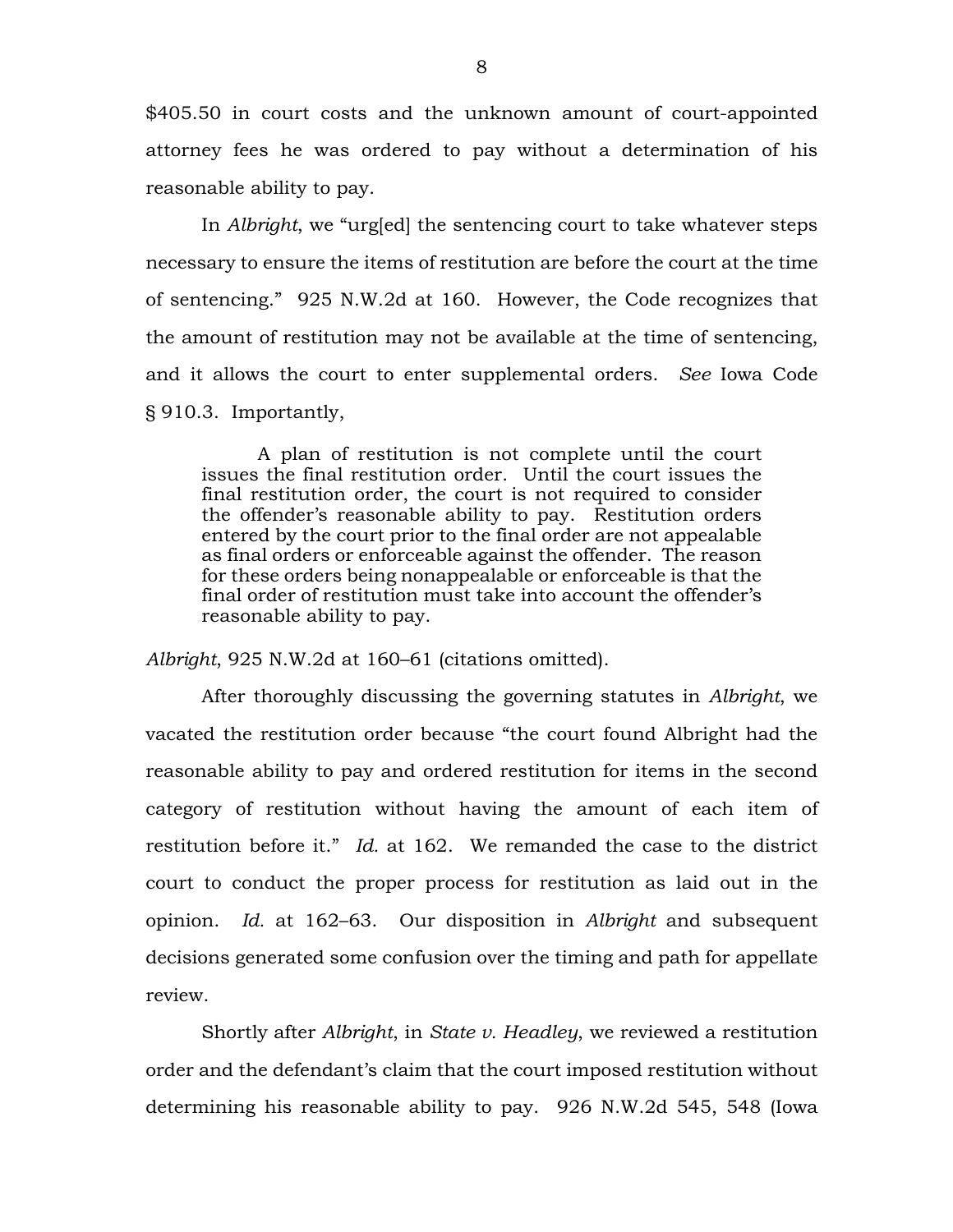2019). Headley's appeal was properly before us because the court *had* issued a final restitution order:

On June 8, the Polk County Sheriff's Department filed an application for reimbursement for \$13,695. The reimbursement covered Headley's room and board for 238 days of incarceration. On June 12, *the court approved* the sheriff's application for reimbursement and *assessed* a total of \$14,228.80 to Headley for court costs and correctional fees.

*Id.* at 549. We vacated the order and remanded the case for the district court to determine Headley's reasonable ability to pay. *Id.* at 553. *Headley* is consistent with *Albright*.

In three other cases, we vacated restitution orders entered without the requisite final restitution order. Each of these cases was decided either on the same day as *Albright* or within days of that decision, and as in *Albright*, our dispositions in each case reflected that the district courts did not have the benefit of *Albright* in issuing the restitution orders. *See State v. McMurry*, 925 N.W.2d 592, 601 (Iowa 2019); *State v. Petty*, 925 N.W.2d 190, 197 (Iowa 2019); *State v. Covel*, 925 N.W.2d 183, 189 (Iowa 2019). The same is true in this case. Accordingly, we vacate the \$405.50 cost order as unenforceable. We also vacate the restitution provision in the sentencing order that ordered Davis to pay his court-appointed attorney fees (in an unstated amount) and court costs without a final restitution order or determination of his reasonable ability to pay.

We reiterate that the district court does not have an obligation to conduct the reasonable-ability-to-pay determination until all items of restitution are before it and the final order of restitution is entered. *See Albright*, 925 N.W.2d at 160–61. Going forward, we reemphasize that "any temporary, permanent, or supplemental order regarding restitution is not . . . enforceable until the court files its final order of restitution" after determination of the defendant's reasonable ability to pay. *Id.* at 162.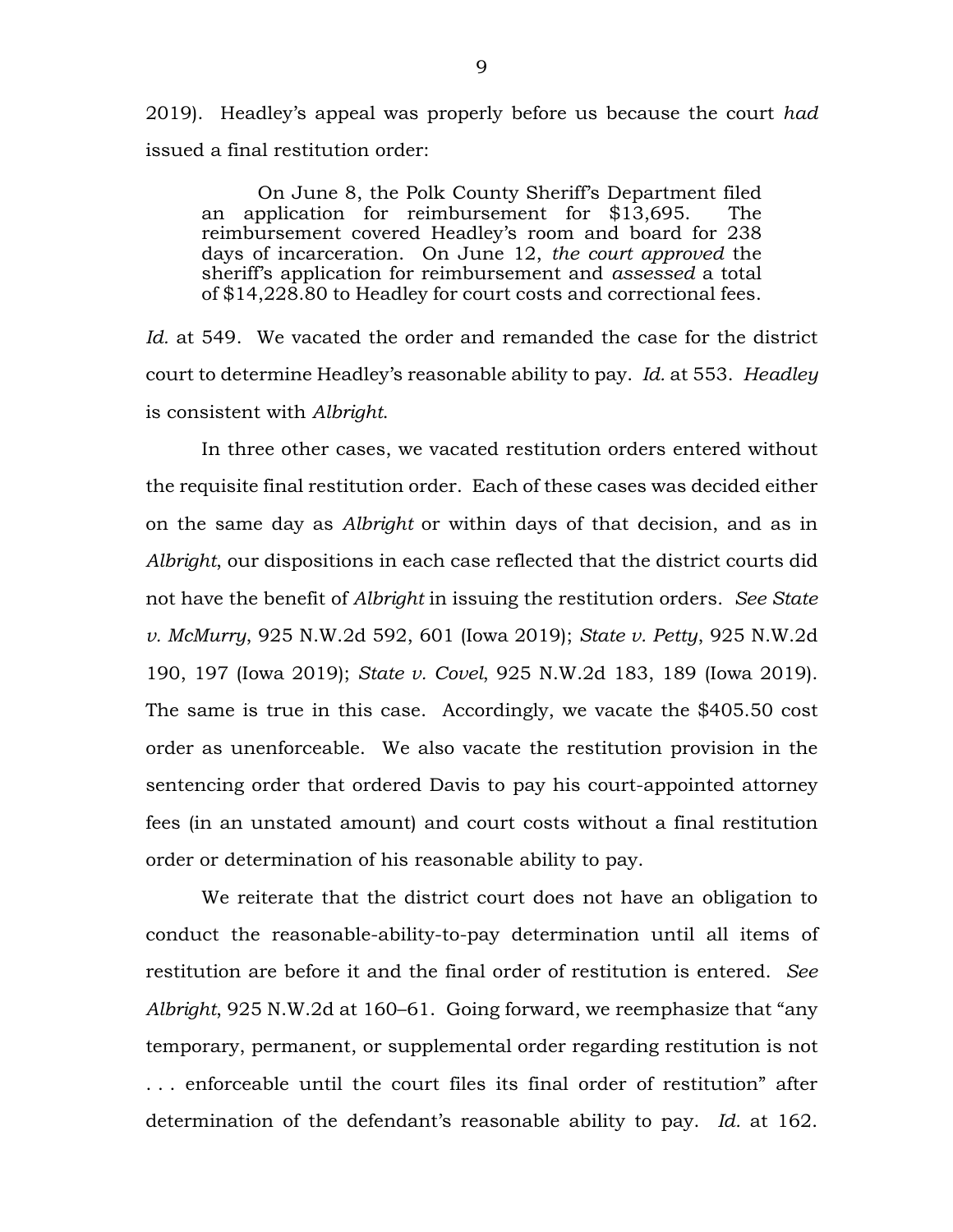Such interim orders should state that the defendant is not obligated to pay the sum until entry of the final order of restitution and the reasonableability-to-pay determination. These interim orders are like an open bar tab, or the "shopping cart" for online purchases, with payment delayed until the final tally. The district court should halt premature efforts to collect restitution.

Before the final judgment of sentence, there is no right of direct appeal from interim restitution orders preceding the court's final order of restitution, as such interim orders are nonfinal. *Id.* at 160–61. Appeals from such nonfinal orders alone should be dismissed as premature or treated as requesting discretionary or certiorari review. Our appellate courts, however, can and should review interim restitution orders included in direct appeals from the final judgment of sentence. To the extent that such interim restitution orders purport to allow enforcement, our appellate courts should vacate the order or remand for clarification that the order is not enforceable until the court enters a final order of restitution after the requisite determination of the defendant's reasonable ability to pay.

We reiterate that "a defendant challenging a restitution order entered as part of the original sentence has two options: to file a petition in district court under section 910.7, or to file a direct appeal." *State v. Blank*, 570 N.W.2d 924, 926 (Iowa 1997) (per curiam). "[O]nce the deadline for direct appeal has run, the defendant is limited to filing a petition to modify restitution (or the plan of restitution) under Iowa Code section 910.7." *Gross*, 935 N.W.2d at 699. But as we hold today, the defendant is not required to exhaust remedies under section 910.7[3](#page-9-0) as a

<span id="page-9-0"></span> <sup>3</sup>Iowa Code section 910.7 reads,

<sup>1.</sup> At any time during the period of probation, parole, or incarceration, the offender or the office or individual who prepared the offender's restitution plan may petition the court on any matter related to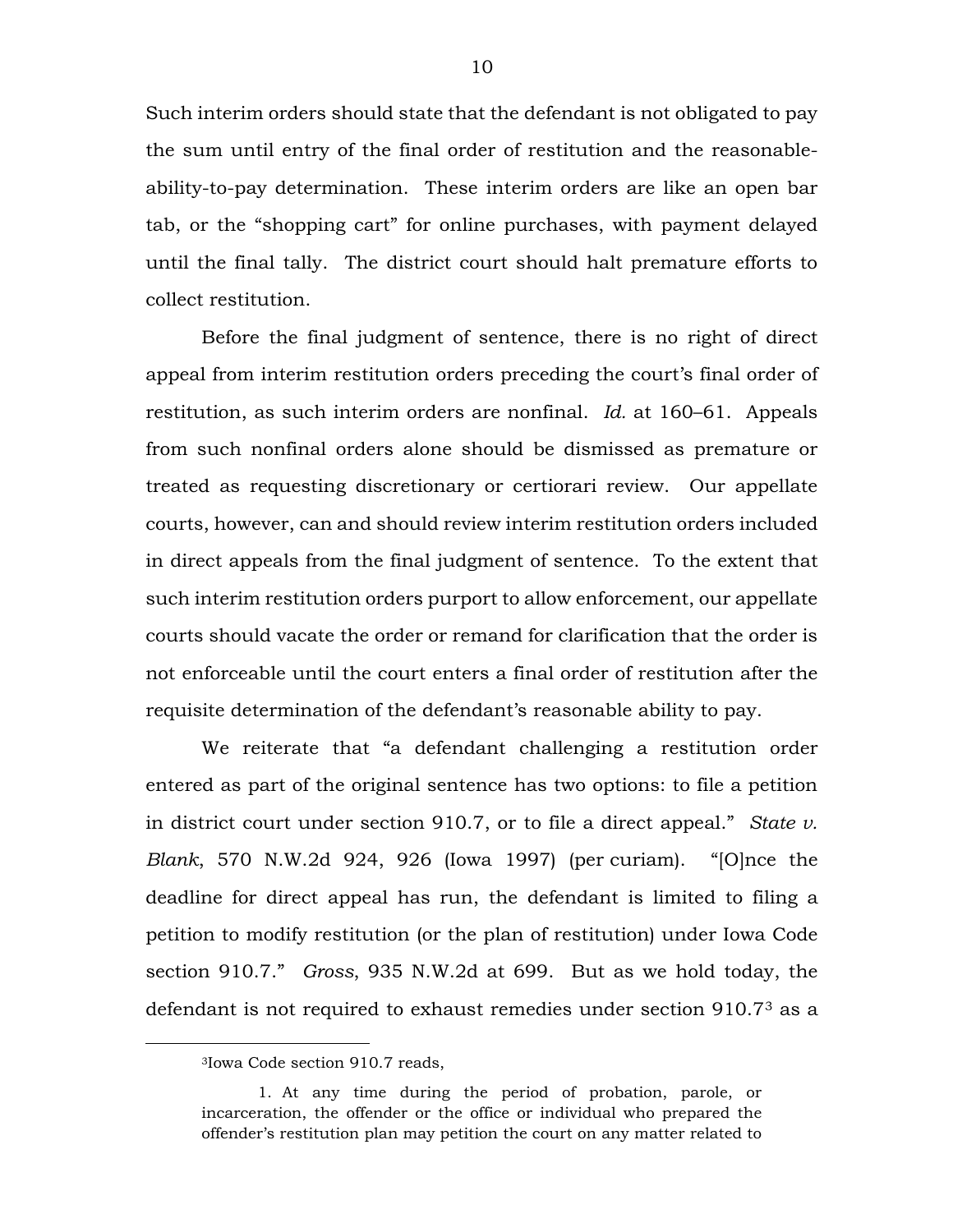prerequisite for appellate review of a restitution order in a direct appeal from a judgment of sentence. We hereby overrule statements to the contrary in *State v. Jackson*, 601 N.W.2d 354, 357 (Iowa 1999) ("Unless that [section 910.7] remedy has been exhausted, we have no basis for reviewing the issue in this court."), and *State v. Swartz*, 601 N.W.2d 348, 354 (Iowa 1999) (same).

#### **IV. Disposition.**

 $\overline{a}$ 

For the foregoing reasons, we vacate the restitution orders and remand this case for further proceedings consistent with this opinion.

# **RESTITUTION ORDERS VACATED AND CASE REMANDED WITH INSTRUCTIONS.**

All justices concur except McDonald, J., who dissents.

the plan of restitution or restitution plan of payment and the court shall grant a hearing if on the face of the petition it appears that a hearing is warranted.

<sup>2.</sup> After a petition has been filed, the court, at any time prior to the expiration of the offender's sentence, provided the required notice has been given pursuant to subsection 3, may modify the plan of restitution or the restitution plan of payment, or both, and may extend the period of time for the completion of restitution.

<sup>3.</sup> If a petition related to a plan of restitution has been filed, the offender, the county attorney, the department of corrections if the offender is currently confined in a correctional institution, the office or individual who prepared the offender's restitution plan, and the victim shall receive notice prior to any hearing under this section.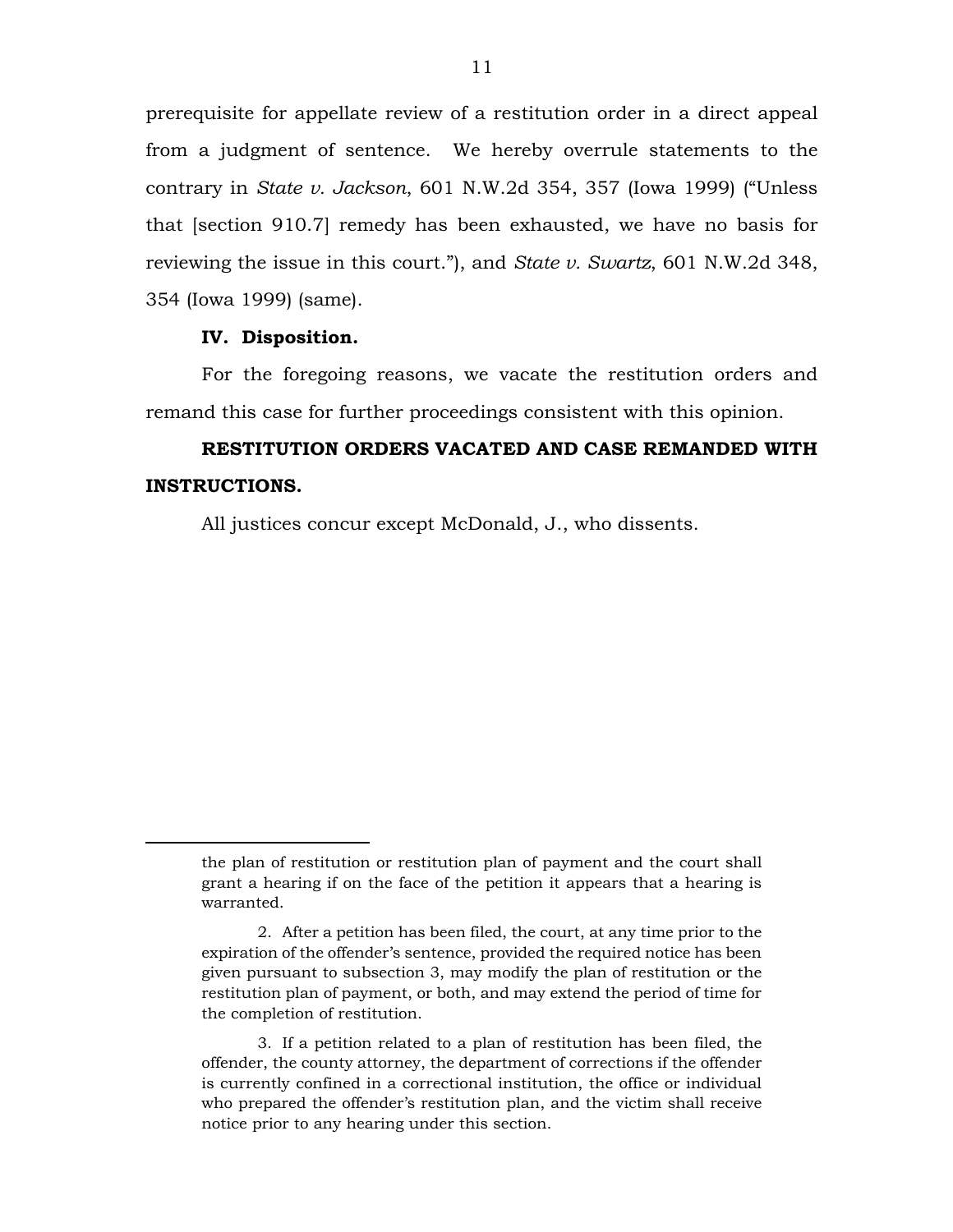#### **McDONALD, Justice (dissenting).**

Criminal restitution is a creature of statute. Over the course of many years, our cases have interpreted and applied the relevant statutes to create a practical and workable procedure for district courts to assess and impose restitution against an offender in a manner that also protects the offender's rights. I would adhere to those precedents. The majority overrules those precedents and instead directs district courts to enter unenforceable open-bar-tab and shopping-cart orders. In my view, the majority opinion is not supported by statute or case law. The majority opinion further unsettles established practices and procedures and creates more confusion for the district courts and other government officials involved in the administration of criminal restitution. I respectfully dissent.

I.

The relevant statutes and cases can be harmonized to create fairly clear rules regarding the assessment, imposition, and administration of restitution. Judge Mullins provided an excellent overview of the statutory restitution scheme in *State v. Kurtz*, stating,

There are two distinct parts that make up a restitution order: the plan of restitution and the restitution plan of payment. The plan of restitution sets out the amounts and kind of restitution in accordance with the priorities established in section 910.2. The restitution plan of payment is the next step that sets out the schedule for the offender to carry out the terms of the plan of restitution.

878 N.W.2d 469, 471–72 (Iowa Ct. App. 2016) (citations omitted). As Judge Mullins explained in *Kurtz*, a complete plan of restitution sets out all of "the amounts and kind of restitution." *Id.* A complete plan of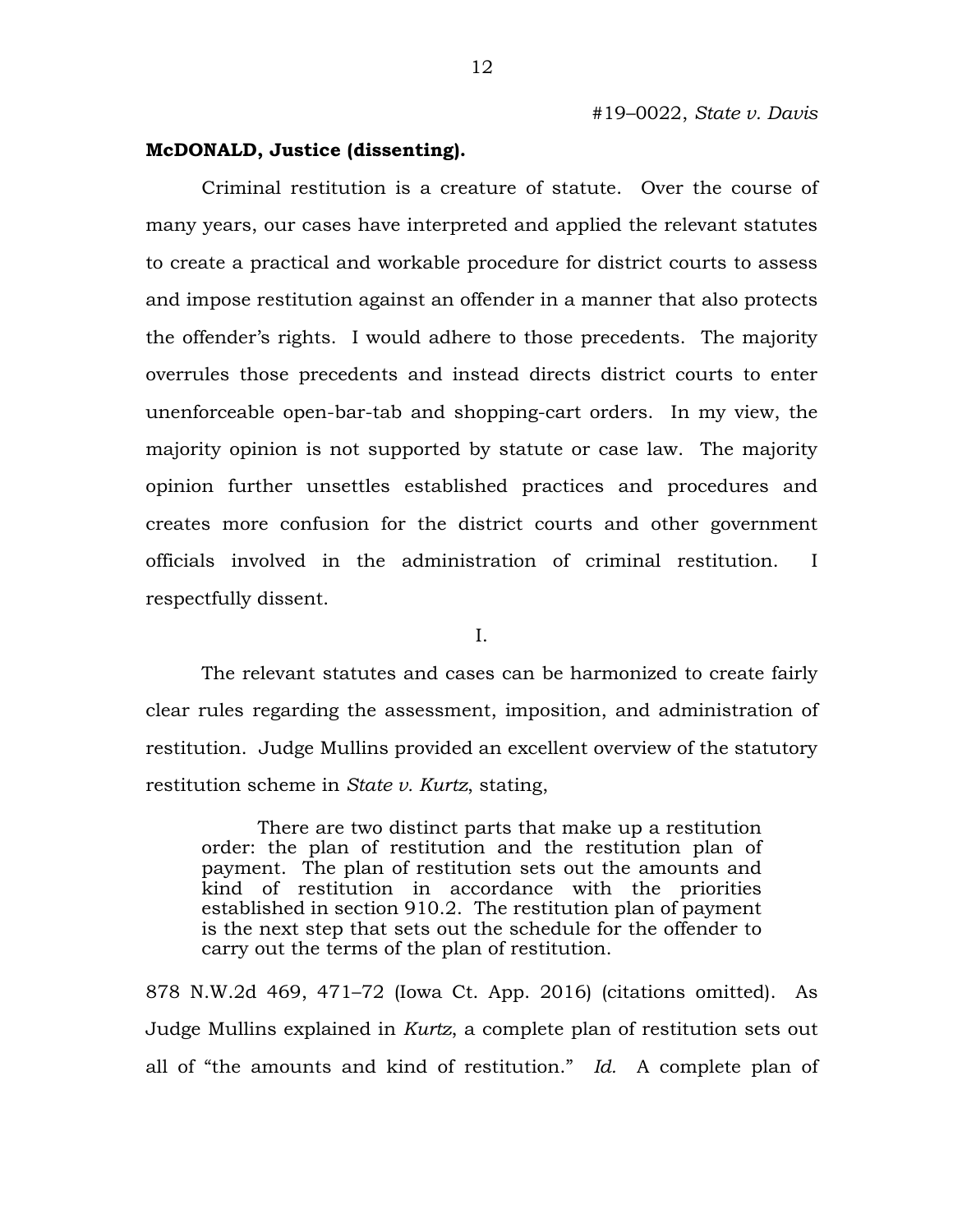payment includes an ability-to-pay determination as well as the schedule for the defendant "to carry out the terms of the plan of restitution." *Id.*

A.

I first address the plan of restitution. It is always the district court's obligation to create the plan of restitution. That is, only the district court can assess and impose the "amounts and kind of restitution in accordance with the priorities established in section 910.2." *Kurtz*, 878 N.W.2d at 471.

The Code creates two categories of restitution. The first category of restitution involves "restitution 'to the victims of the offender's criminal activities [and] to the clerk of court for fines, penalties, [and] surcharges.' " *State v. Albright*, 925 N.W.2d 144, 159 (Iowa 2019) (alterations in original) (quoting Iowa Code § 910.2(1) (2017)). The district "court is required to order restitution for the items in this first category regardless of the offender's reasonable ability to pay." *Id.*

The second category of restitution includes various items, such as court costs, costs of appointed counsel, and jail fees. *See* Iowa Code  $\S 910.2(1)(a)(1)$ –(6). At the time of sentencing, the district court has no duty to determine whether the defendant has the reasonable ability to pay second-category restitution where the district court does not have each item of restitution before it. *Albright* explained, "Until the court issues the final restitution order, the court is not required to consider the offender's reasonable ability to pay." *Albright*, 925 N.W.2d at 160–61. *Albright* reiterated, "Once the court has all the items of restitution before it, *then and only then* shall the court make an assessment as to the offender's reasonable ability to pay." *Id.* at 162 (emphasis added).

Indeed, *Albright* held that it was an abuse of discretion for the district court to affirmatively find the defendant had the reasonably ability to pay restitution "without having the amount of each item of restitution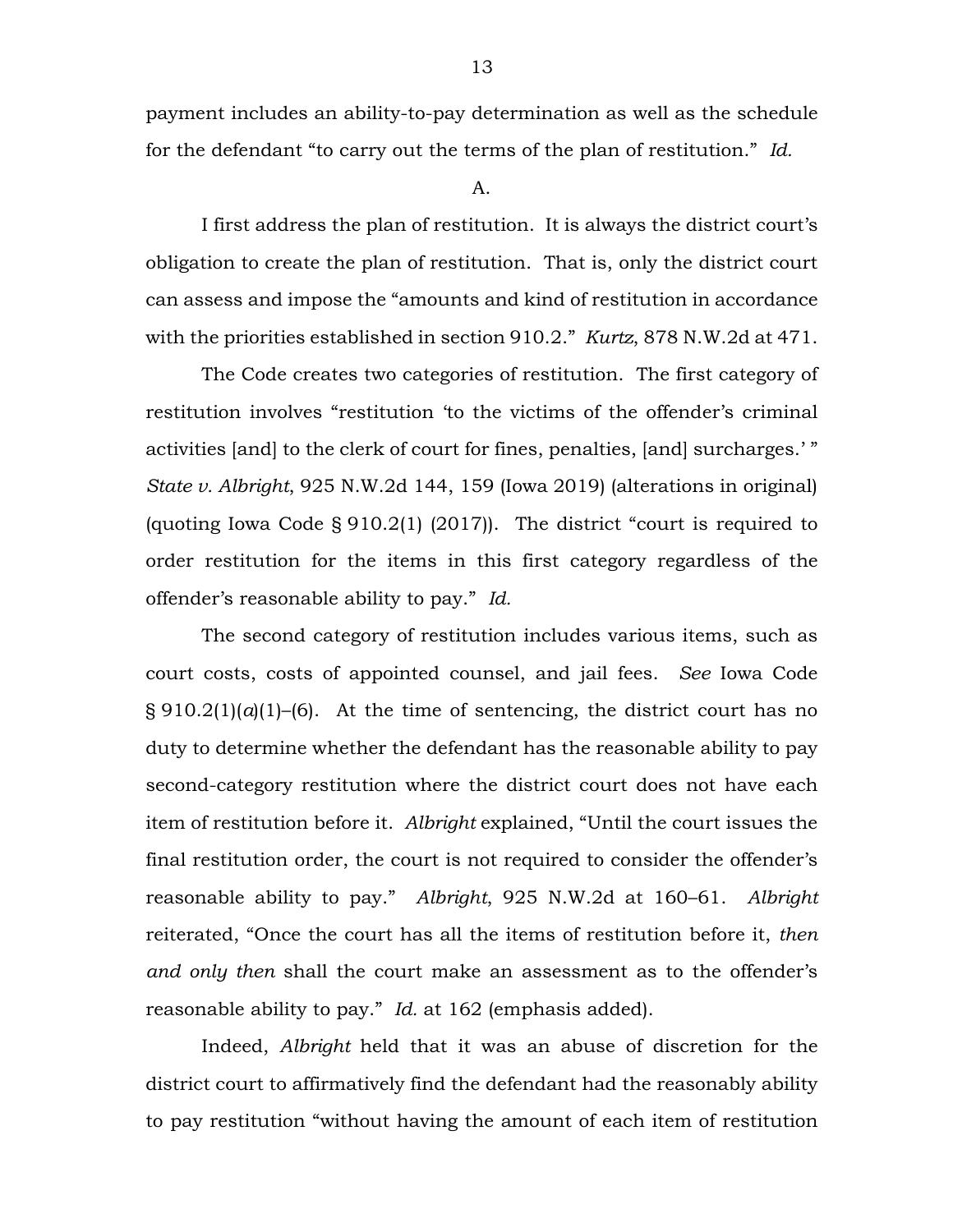before it." *Id.* We reaffirmed this holding in *State v. Gross*. 935 N.W.2d 695, 701–02 (Iowa 2019) ("In *Albright*, the court had made an advance determination that the defendant had a reasonable ability to pay before certain second-category restitution amounts were actually known. We held this was 'contrary to the statutory scheme'; accordingly, we reversed and remanded." (citation omitted) (quoting *Albright*, 925 N.W.2d at 162)).

The fact that the district court does not have each item of restitution before it at the time of sentencing does not preclude the district court from ordering an offender to pay category-two restitution in a particular amount. The Code specifically contemplates the district court may not be able to set the complete plan of restitution at the time of sentencing and provides a mechanism for the district court to establish the plan of restitution in piecemeal fashion:

If the full amount of restitution cannot be determined at the time of sentencing, the court shall issue a temporary order determining a reasonable amount for restitution identified up to that time. At a later date as determined by the court, the court shall issue a permanent, supplemental order, setting the full amount of restitution. The court shall enter further supplemental orders, if necessary. These court orders shall be known as the plan of restitution.

Iowa Code § 910.3. This court has acknowledged that "a district court may set the actual 'amount' of restitution either '[a]t the time of sentencing or at a later date to be determined by the court.' " *Speer v. Blumer*, 483 N.W.2d 599, 600 (Iowa 1992) (alteration in original) (quoting Iowa Code § 910.3). Recognizing the statutory scheme, this court has also recognized that the district "court need not set the actual 'amount' of restitution at the same time that it 'orders' restitution." *Id.* at 600–01.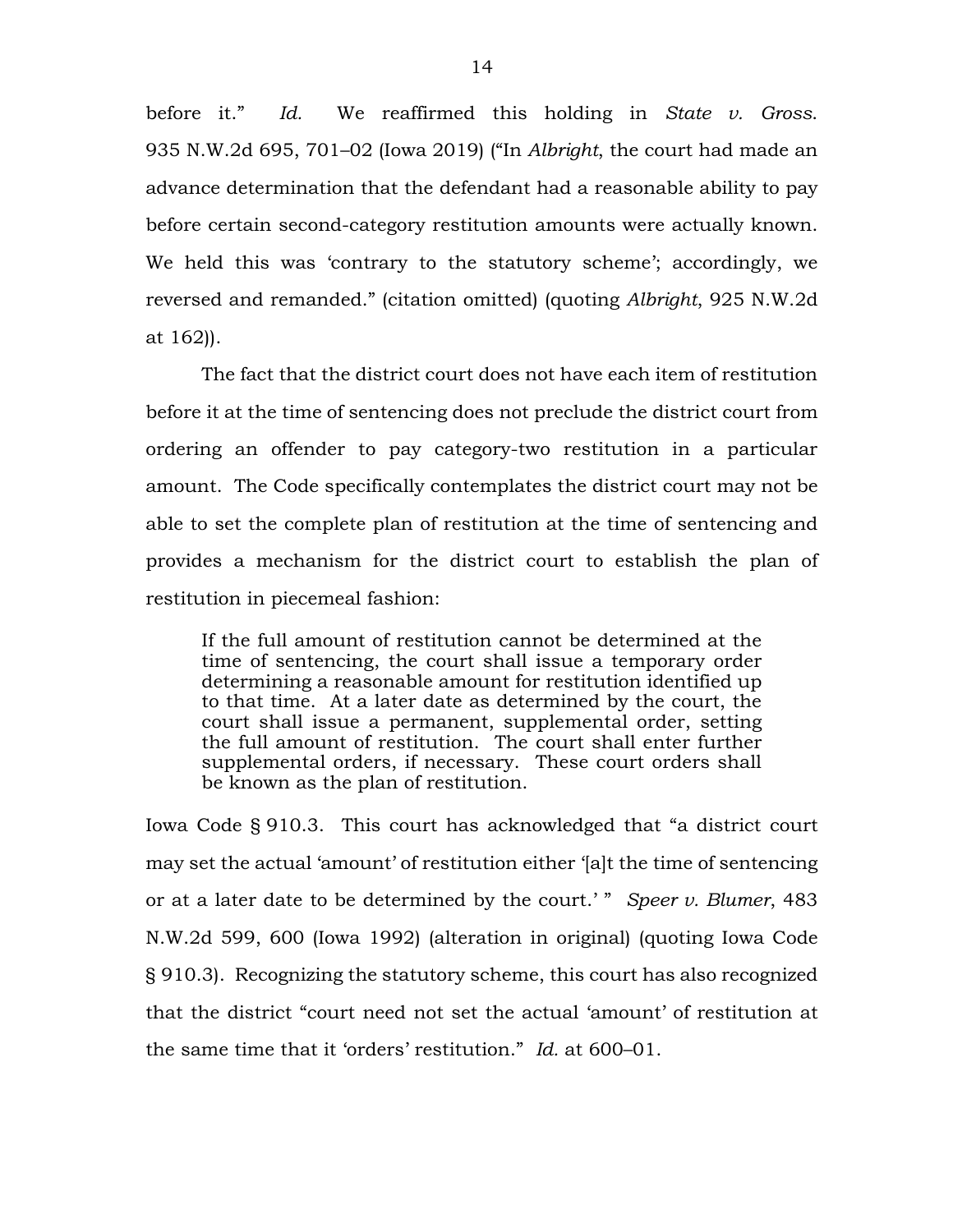B.

The second part of criminal restitution is the restitution plan of payment. The Code gives the primary responsibility for establishing the restitution plan of payment to persons other than the district court, subject to the district court's review and approval in some circumstances.

When the district court places an offender on probation, the responsibility for fashioning the restitution plan of payment is set forth in Iowa Code sections 910.4 and 910.6. When the district court places an offender on probation, the probation officer shall set the restitution plan of payment and need not obtain court approval in setting the restitution plan of payment. *See id.* §§ 910.4, .6. "When the offender is committed to a county jail, or to an alternate facility, the office or individual charged with supervision of the offender shall prepare a restitution plan of payment taking into consideration the offender's income, physical and mental health, age, education, employment and family circumstances." *Id.* § 910.4(2). In this latter circumstance, "[t]he office or individual charged with supervision of the offender shall review the plan of restitution ordered by the court, and shall submit a restitution plan of payment to the sentencing court." *Id.* § 910.4(2)(*a*). The sentencing court "may approve or modify the plan of restitution and restitution plan of payment." *Id.* § 910.4(2)(*c*).

When an offender is committed to the custody of the Iowa department of corrections "pursuant to a sentence of confinement, the sentencing court shall forward to the director a copy of the offender's restitution plan [and] present restitution payment plan if any." *Id.* § 910.5(1)(*a*). The Code vests the director of the department or the director's designee with the authority to "prepare a restitution plan of payment or modify any existing plan of payment." *Id.* § 910.5(1)(*d*). The

15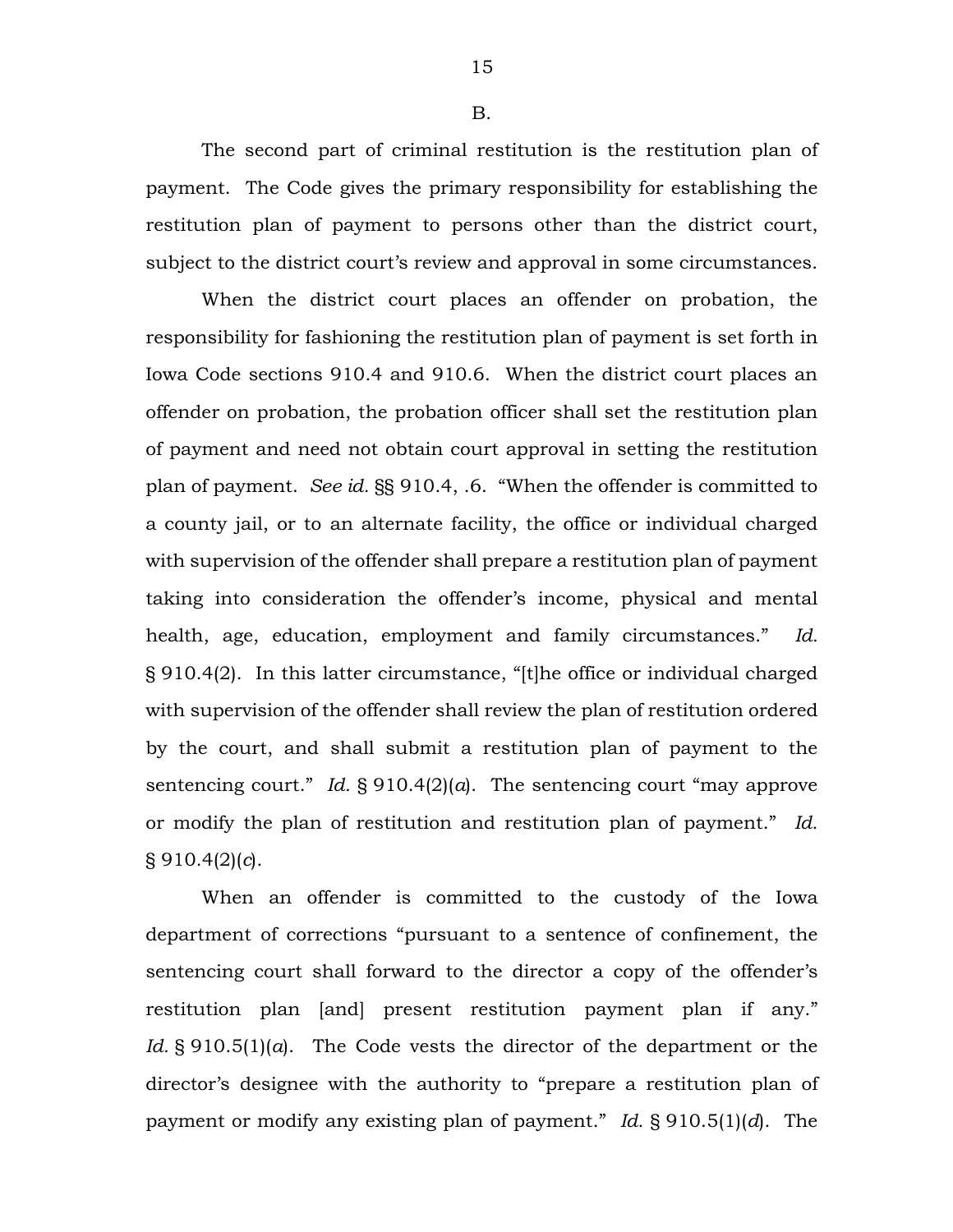restitution plan of payment shall be based on the offender's ability to pay when taking into consideration the offender's individual circumstances. *See id.* at § 910.5(1)(*d*)(1)–(2) (requiring the department of corrections to consider the offender's "present circumstances" when making or modifying a plan of payment); *id.* at § 910.5(2)(*a*)(1)–(2) (same); *id.* at § 910.5(3)(*a*)(1), (3) (same); *id.* at § 910.5(4)(*a*)(1), (3) (same); *Walters v. Grossheim*, 525 N.W.2d 830, 832 (Iowa 1994) ("Nevertheless the restitution plan of payment is required to reflect individualized factors bearing on the inmate's ability to pay.").

The code also provides that the director of the department of corrections shall adopt administrative rules relating to restitution plans of payment. *See* Iowa Code § 910.5(5) ("The director of the Iowa department of corrections shall adopt rules pursuant to chapter 17A concerning the policies and procedures to be used in preparing and implementing restitution plans of payment for offenders . . . ."). The department has adopted the required rules. The rules provide for predeprivation notice and the opportunity to challenge any restitution plan of payment prior to deduction from an inmate's account. *See* Iowa Admin. Code r. 201—  $20.11(4)$ –(5).

### C.

As set forth above, the Code creates a flexible and workable structure for the assessment, imposition, and administration of criminal restitution. The Code recognizes that frequently a sentencing court will not have all of the relevant information before it at the time of sentencing. The Code allows the sentencing court to proceed based upon the information "identified up to that time." Iowa Code § 910.3. The Code also recognizes that other government officials have a part to play in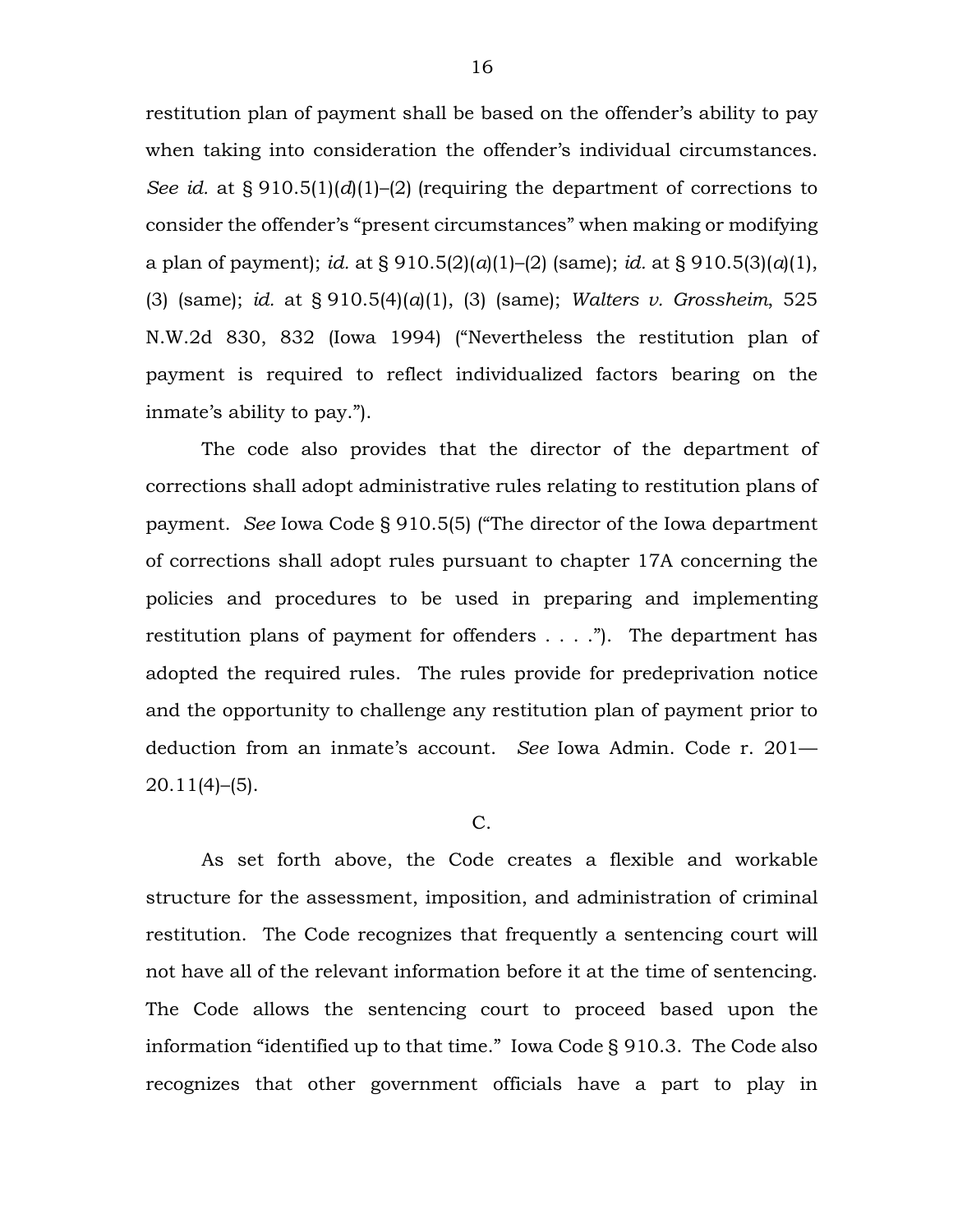establishing and administering the restitution plan of payment subject, in some instances, to the district court's review and approval.

In the event that an offender actually has an issue with the plan of restitution or restitution plan of payment, the Code also provides a mechanism for the district court to review and modify the offender's plan of restitution or restitution plan of payment. "[T]he offender or the office or individual who prepared the offender's restitution plan may petition the court on any matter related to the plan of restitution or restitution plan of payment. . . ." *Id.* § 910.7(1). Upon notice and a hearing, the district court "may modify the plan of restitution or the restitution plan of payment, or both." *Id.* § 910.7(2). The section 910.7 process is a failsafe that ensures an offender who takes issue with the plan of restitution or restitution plan of payment or who needs modification based on changed circumstances can obtain review in the district court.

#### II.

With that background, I directly address Davis's claim. Davis contends the district court failed to determine his reasonable ability to pay second-category restitution when, at the time of sentencing, the district court did not have each item of restitution before it. Under longestablished precedents, Davis's challenge is premature and does not entitle him to any relief.

The leading cases resolving this type of challenge are *State v. Swartz*, 601 N.W.2d 348 (Iowa 1999), and *State v. Jackson*, 601 N.W.2d 354 (Iowa 1999). In *Swartz*, the district court "ordered restitution for the amount of the court costs and defendant's court-appointed attorney fees without first making a determination of the defendant's ability to pay." *Swartz*, 601 N.W.2d at 354. *Swartz* concluded the defendant could not assert his challenge on direct appeal for two reasons. "First, it [did] not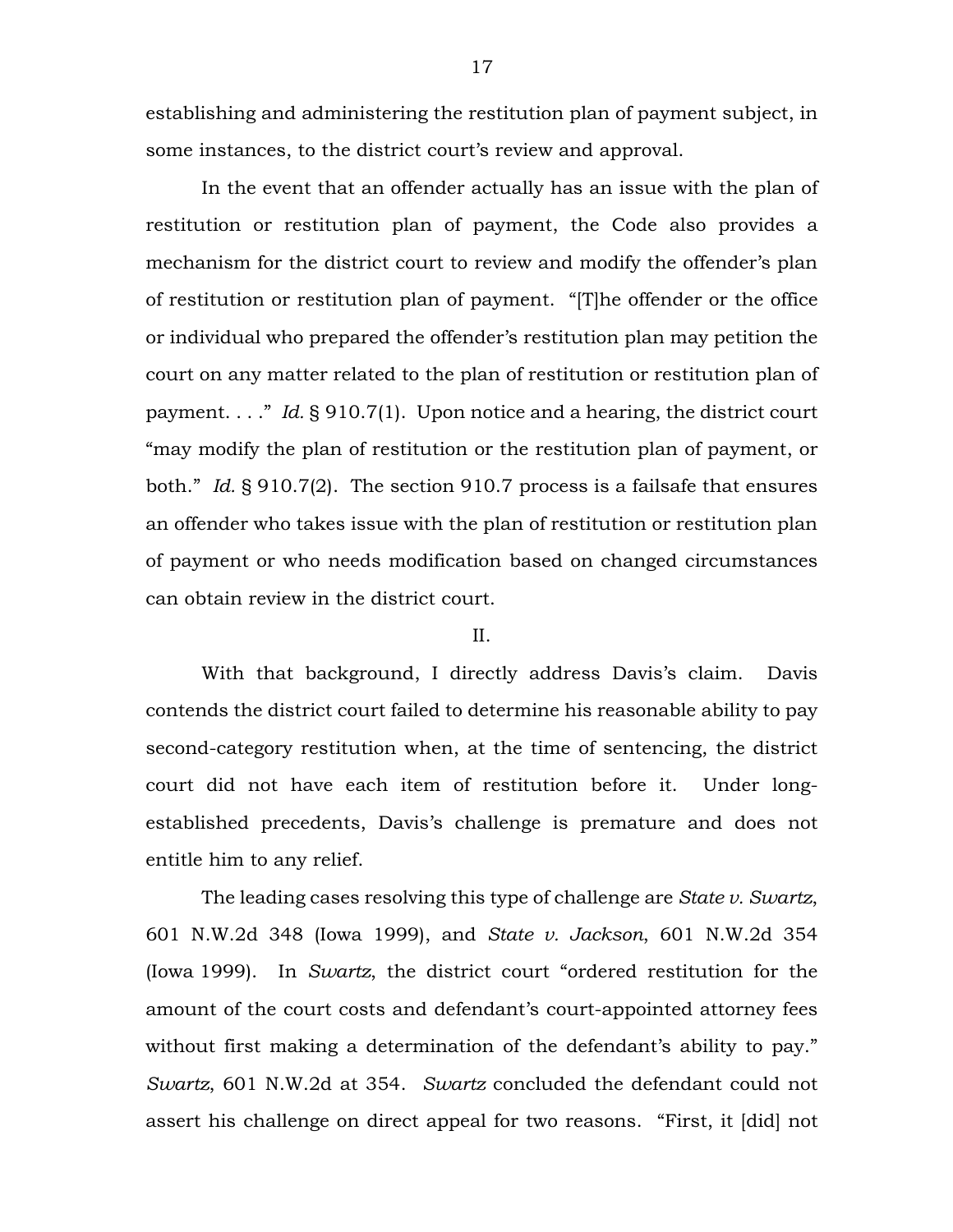appear that the plan of restitution contemplated by Iowa Code section 910.3 was complete at the time the notice of appeal was filed. Second, Iowa Code section 910.7 permits an offender who is dissatisfied with the amount of restitution required by the plan to petition the district court for a modification." *Id.*

In *Jackson*, the district court ordered the defendant to pay court costs, "court-appointed attorney fees," "restitution for pecuniary damages," and "room and board jail expenses," although restitution for pecuniary damages and restitution for room and board jail expenses were not yet available. *Jackson*, 601 N.W.2d at 355. *Jackson* concluded the defendant was precluded from asserting that challenge on appeal because the plan of restitution was not complete and because the defendant could seek relief pursuant to Code section 910.7. *See id.* at 357.

We reaffirmed and clarified *Swartz* and *Jackson* in *State v. Jose*, 636 N.W.2d 38 (Iowa 2001). Unlike the defendants in *Swartz* and *Jackson*, who challenged the district court's failure to make an ability-to-pay determination, the defendant in *Jose* challenged "the amount of restitution ordered." *Id.* at 43. *Jose* concluded the defendant could challenge on direct appeal the amount of restitution. *Id.* at 45. The court explained a challenge to the amount of restitution was separate and distinct from a challenge to the district court's failure to determine the defendant's reasonable ability to pay:

Likewise, the facts in this case differ from those in *Swartz* and *Jackson* in only one respect. Here, Jose challenges the amount of restitution, whereas in *Swartz* and *Jackson* the defendants only challenged the district court's failure to determine their *ability to pay*. The defendants in *Swartz* and *Jackson* were therefore challenging the "restitution plan of payment," rather than the actual "plan of restitution." At issue here is the plan of restitution, rather than the plan of payment.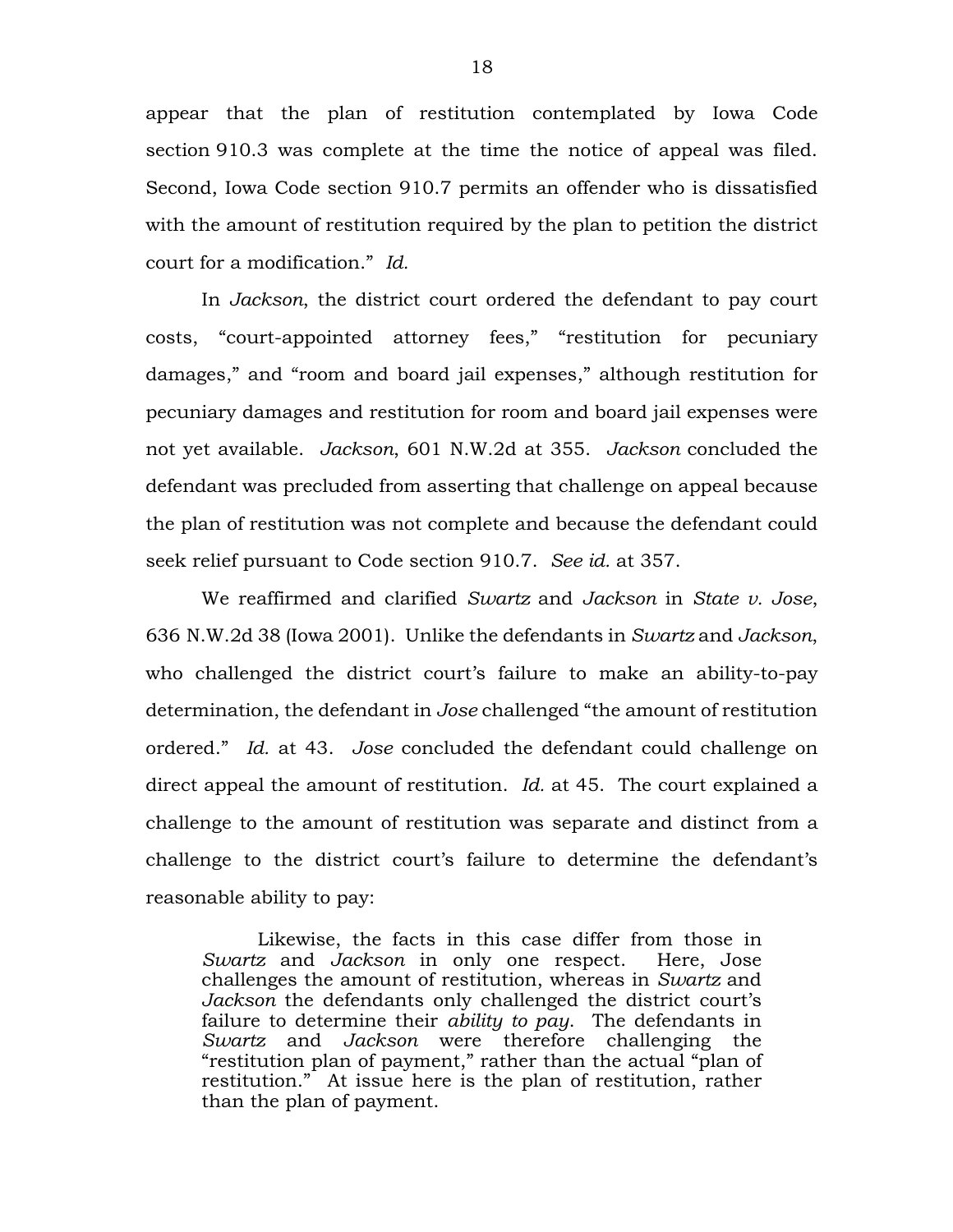*Id.* (citation omitted). *Jose* further explained "[t]he amount of restitution is part of the sentencing order and is therefore directly appealable, as are all orders incorporated in the sentence. The ability to pay is an issue apart from the amount of restitution and is therefore not an 'order[] incorporated in the sentence' and is therefore not directly appealable as such." *Id.* (second alteration in original) (citation omitted).

Just like the defendants in *Swartz* and *Jackson*, Davis challenges the district court's restitution order on the ground the district ordered Davis to pay restitution "without first making a determination of [Davis]'s ability to pay." *Swartz*, 601 N.W.2d at 354; *see Jackson*, 601 N.W.2d at 357. Just like the defendants in *Swartz* and *Jackson*, "the plan of restitution contemplated by Iowa Code section 910.3 was [not] complete at the time [Davis's] notice of appeal was filed." *Swartz*, 601 N.W.2d at 354; *see Jackson*, 601 N.W.2d at 357. Just like the defendants in *Swartz* and *Jackson*, Davis's challenge to the district court's failure to determine his reasonable ability to pay is premature. Pursuant to *Swartz* and *Jackson*, Davis must exhaust his remedies under Iowa Code section 910.7. *See State v. Haas*, 930 N.W.2d 699, 704 (Iowa 2019) ("It does not appear there was a plan of restitution in place when Haas filed her appeal, so 'the court is not required to consider the offender's reasonable ability to pay.' " (quoting *Albright*, 925 N.W.2d at 161)); *Albright*, 925 N.W.2d at 161; *Swartz*, 601 N.W.2d at 354; *Jackson*, 601 N.W.2d at 357.

#### III.

Rather than adhering to these precedents, the majority overrules them. In lieu of the long-standing framework established by statute and case law, the majority vacates the district court's sentence with instruction that the district court create an unenforceable order that the majority likens to an open bar tab or an online shopping cart. I respectfully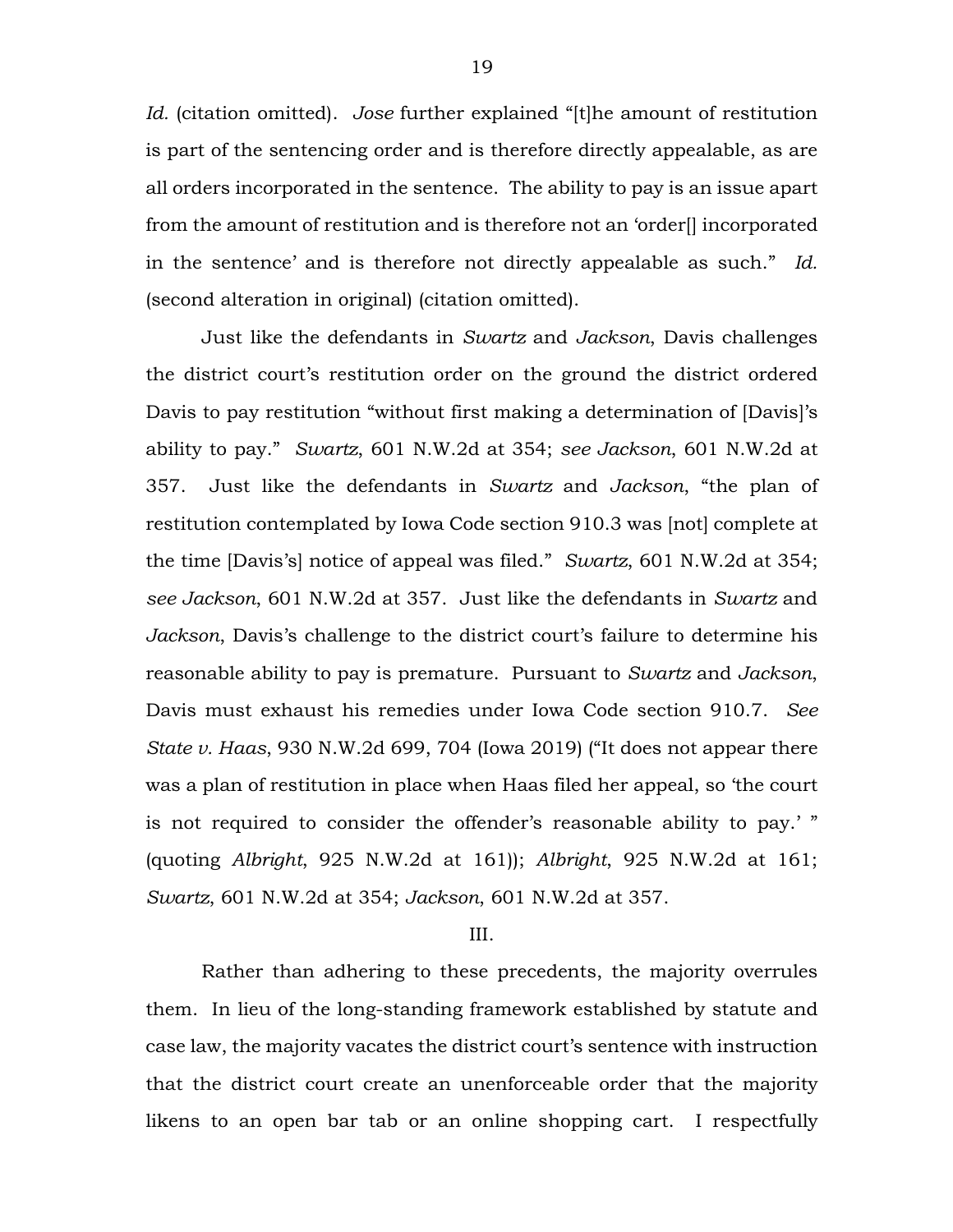disagree with this approach. Stare decisis counsels against it. Case law and the relevant statutes prohibit it.

A.

The doctrine of stare decisis counsels against the majority's decision to overrule the relevant precedents. The doctrine of stare decisis holds that courts should defer to precedent. The doctrine has much to commend it. *See State v. Gaskins*, 866 N.W.2d 1, 39–40 (Iowa 2015) (Waterman, J., dissenting) (summarizing "values fostered by stare decisis"). Among other things, stare decisis advances stability and consistency in the law. *See Miller v. Westfield Ins.*, 606 N.W.2d 301, 310 (Iowa 2000) (en banc) (Cady, J., dissenting). It increases efficiency in the decision making process. *See* Benjamin N. Cardozo, *The Nature of the Judicial Process* 145 (Dover Publ'ns 2005) (1921) ("[T]he labor of judges would be increased almost to the breaking point if every past decision could be reopened in every case, and one could not lay one's own course of bricks on the secure foundation of the courses laid by others who had gone before him."). It promotes respect for the judiciary as a neutral decision maker and advances the rule of law. *See Gaskins*, 866 N.W.2d at 40.

The doctrine of stare decisis has particular force with respect to cases interpreting statutes. As this court recently explained:

[T]he path we follow in this case is one primarily built on the venerable principles of stare decisis and legislative acquiescence. We are slow to depart from stare decisis and only do so under the most cogent circumstances. Moreover, we presume the legislature is aware of our cases that interpret its statutes. When many years pass following such a case without a legislative response, we assume the legislature has acquiesced in our interpretation.

. . . Overall, we think our legislature would be quite surprised to learn if we decided to reverse course and take a different position under the guise of statutory interpretation.

. . . .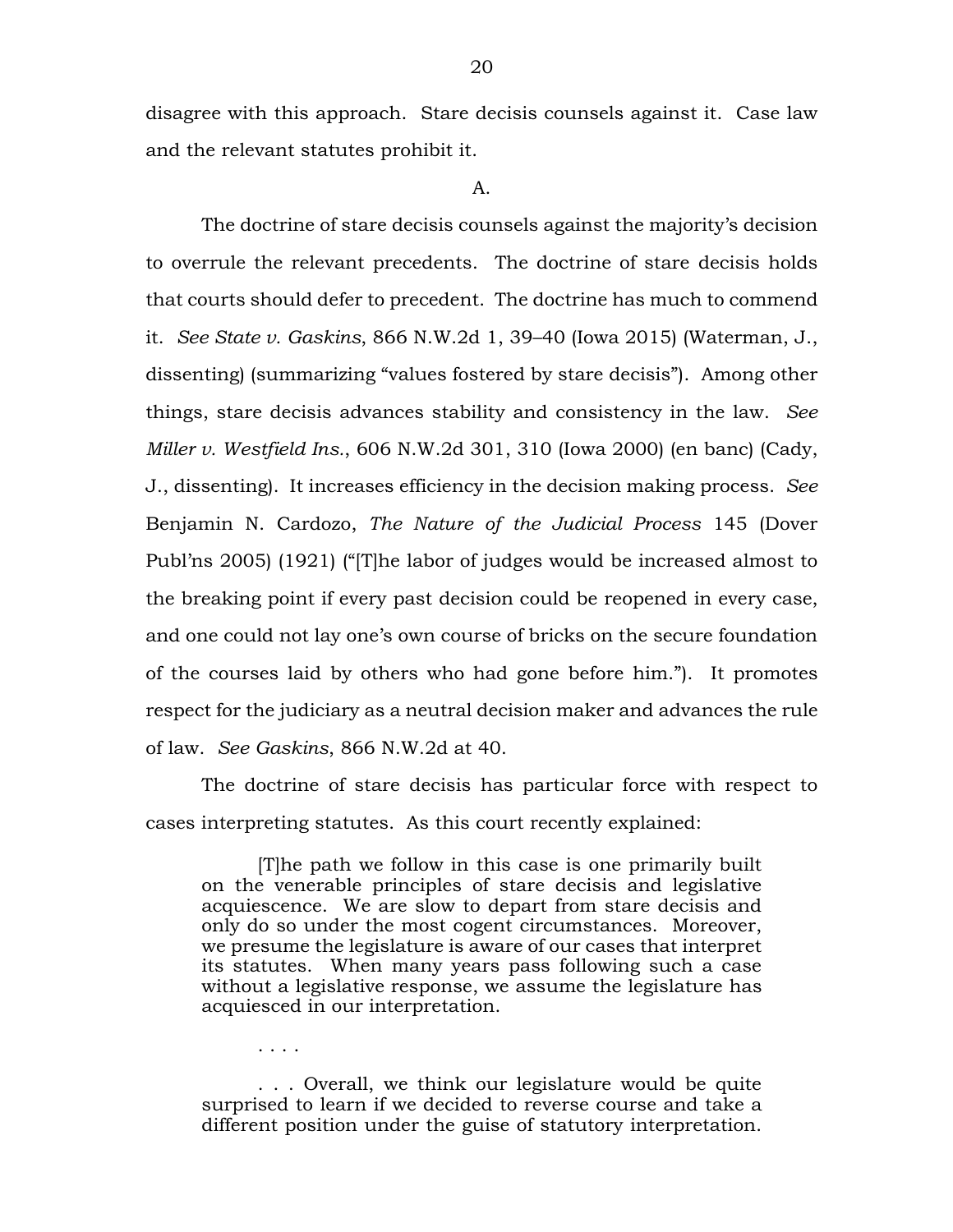We did our job twenty-seven years ago and will leave it for the legislature to take any different approach. The specific arguments presented by the plaintiffs are not so powerful or obvious that they plainly undermine our prior line of cases.

*Doe v. New London Cmty. Sch. Dist.*, 848 N.W.2d 347, 355–56 (Iowa 2014) (alteration in original) (quoting *Ackelson v. Manley Toy Direct, L.L.C.*, 832 N.W.2d 678, 688 (Iowa 2013)).

There are no cogent circumstances present in this case that warrant overruling *Swartz* or *Jackson*. *Albright* did not in any way modify or limit *Swartz* or *Jackson*. To the contrary, *Albright* reaffirmed those decisions. Citing *Jackson*, *Albright* explained, "Until the court issues the final restitution order, the court is not required to consider the offender's reasonable ability to pay." *Albright*, 925 N.W.2d at 160–61. *Albright* reiterated, "Once the court has all the items of restitution before it, *then and only then* shall the court make an assessment as to the offender's reasonable ability to pay." *Id.* at 162 (emphasis added). *Jackson* and *Swartz* worked in tandem with a very complex statutory scheme to create a workable and fair framework for the assessment, imposition, and administration of restitution in criminal matters. As in *Doe*, the legislature will be "quite surprised" to learn that we have switched course after twenty-one years and reinterpreted the restitution statutes.

B.

Neither the case law nor the relevant statutes support the majority's decision to vacate the district court's sentencing order with instruction that the district court issue an unenforceable order.

The case law does not support the majority's conclusion that the district court can create an unenforceable order. The statute grants the district court the right to enter a "temporary order" when the district court does not have each item of restitution before it. Iowa Code § 910.3. By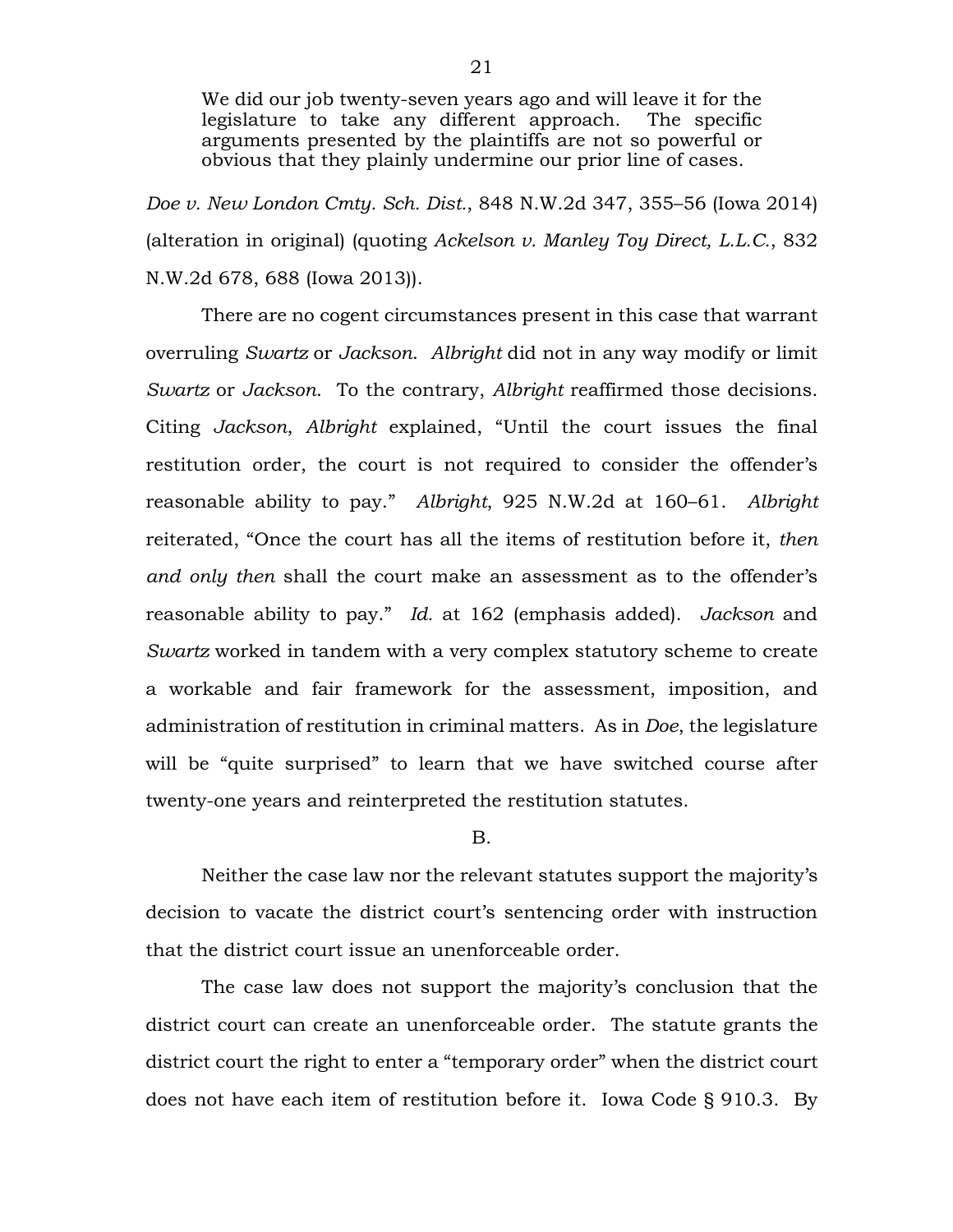definition, an order, even a temporary order, is an enforceable command, direction, or instruction issued by a court. *See Order*, *Black's Law Dictionary* (11th ed. 2019) (stating that an order is "[a] command, direction, or instruction" and that "[a]n order is the mandate or determination of the court" (second quote 1 Henry Campbell Black, *A Treatise on the Law of Judgments* § 1, at 5 (2d ed. 1902))). A temporary order remains enforceable until such time as it is superseded by or merged into a permanent order. *See E. Buchanan Tel. Coop. v. Iowa Util. Bd.*, 738 N.W.2d 636, 641 (Iowa 2007) (holding a temporary injunction merges into a permanent injunction and any challenge to the temporary injunction becomes moot after issuance of a permanent injunction); *Bartsch v. Bartsch*, 636 N.W.2d 3, 10 (Iowa 2001) ("We reject the first of these claims because it is moot; the court entered its permanent order, which did not purport to deal with issues of child support or visitation, and at the point the permanent order was entered, the temporary order became ineffective."); *In re Marriage of Wagner*, 604 N.W.2d 605, 610 (Iowa 2000) ("Under these principles, when a support award in a final decree is vacated, a temporary award is automatically reinstated as if there had been no final decree, unless the court's order vacating the support award shows otherwise."); *Speer*, 483 N.W.2d at 601 (stating the district court need not set the amount of restitution at the same time it orders restitution).

The statutes also do not support the creation of an unenforceable order. The majority's concern appears to be motivated to prevent the department of corrections from enforcing the district court's sentencing order. Specifically, after sentencing, the department of corrections filed a restitution plan. The restitution plan provided, "Pursuant to Chapter 910 of the Code of Iowa, the above listed Inmate has been ordered to pay the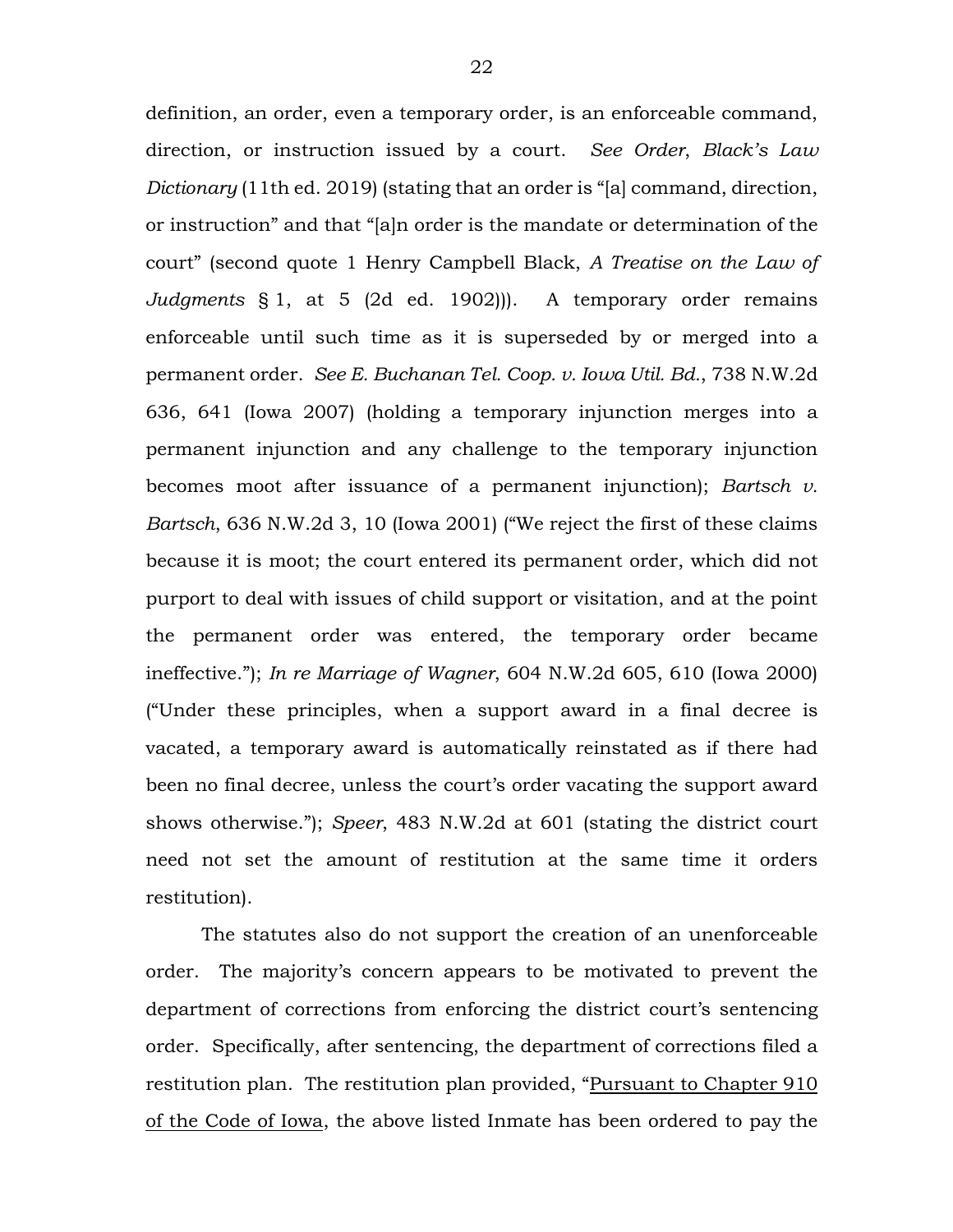County Clerk of Court **20 percent** of all credits to this inmate's institutional account." The "enforcement order" about which the majority is concerned is the statutory restitution plan of payment. The Code requires that persons supervising or having custody of an offender prepare a restitution plan of payment. It is nondiscretionary. Where an offender is on probation, the probation officer must create the plan of restitution. *See* Iowa Code §§ 910.4(1), .6. Where the offender "is committed to a county jail, or to an alternate facility, the office or individual charged with supervision of the offender shall prepare a restitution plan of payment." *Id.* § 910.4(2). Finally, where the offender is incarcerated and placed in the custody of the department of corrections, the department "shall prepare a restitution plan of payment." *Id.* § 910.5(1)(*d*). The majority's effort to disallow the entry of the department of corrections' restitution plan of payment seeks to prohibit the Department of Corrections from doing what it is statutorily required to do.

*Swartz*, *Jackson*, and *Jose* understood this statutory structure that the restitution plan of payment is frequently prepared in the first instance by someone other than the district court and that an offender who has concerns regarding the restitution plan of payment and the ability-to-pay determination can petition the district court for review pursuant to section 910.7. Those cases reach a workable solution in accord with the statutory restitution scheme. The majority opinion works contrary to the statutory restitution scheme.

 $C_{\cdot}$ 

Although it appears to me our precedents can be reconciled well enough, if there is any precedent that should be overruled, it is *Albright*. *Albright*—not *Swartz* and *Jackson*—caused the recent problems in the assessment, imposition, and administration of criminal restitution and the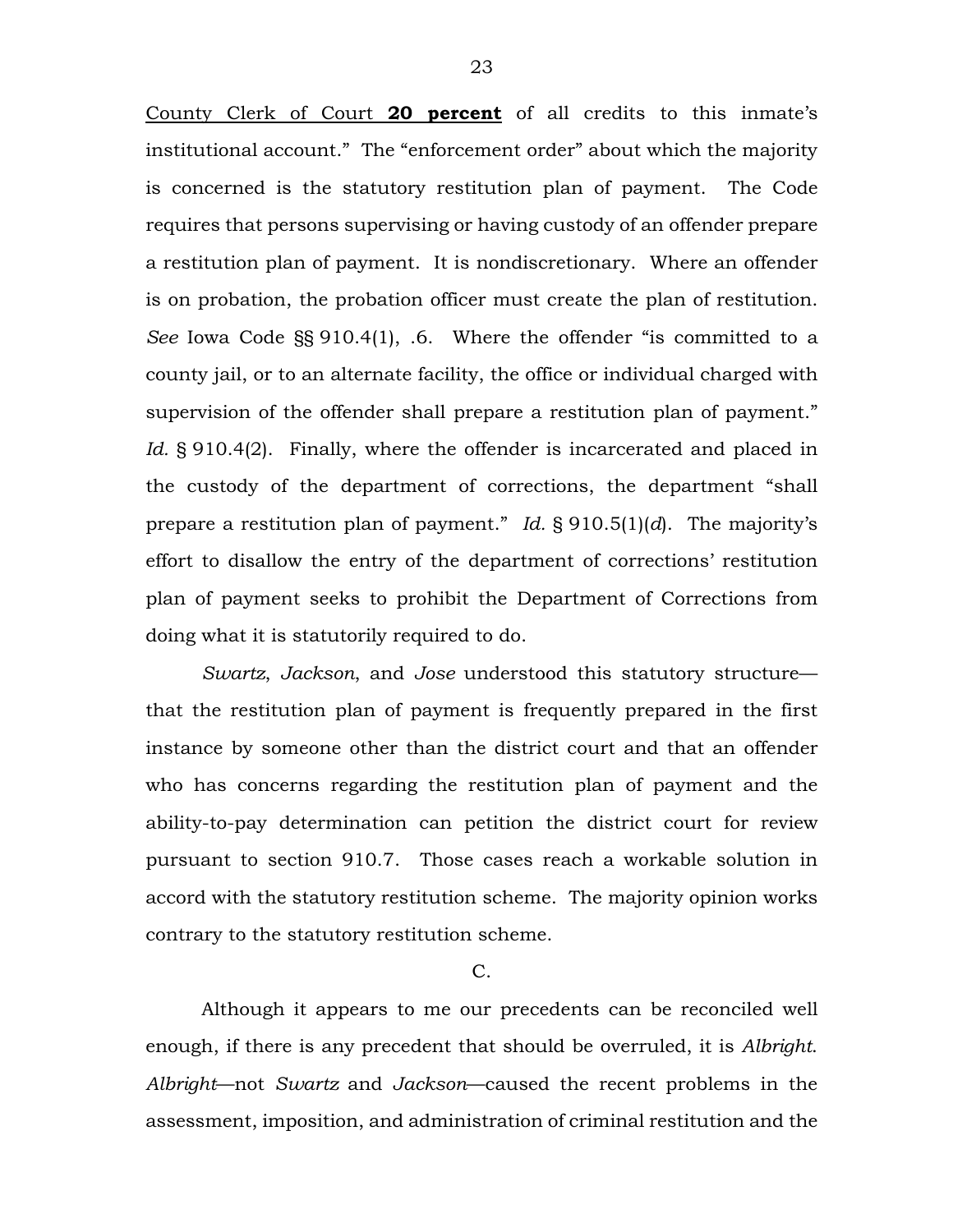concomitant flood of litigation. It is *Albright*—not *Swartz* and *Jackson* that is contrary to the restitution statutes and contrary to the actual operation of the district courts and other government officials responsible for criminal restitution.

First, the statute. *Albright* held that the district court could not affirmatively find the defendant has the reasonable ability to pay secondcategory restitution until all amounts of restitution were before the court. The relevant statute specifically provides to the contrary. Indeed, the relevant statute requires it. Iowa Code section 910.3 provides, "If the full amount of restitution cannot be determined at the time of sentencing, *the court shall issue a temporary order determining a reasonable amount for restitution identified up to that time*." (Emphasis added.)

The statutory text is in accord with the actual operation of the district court and other government officials responsible for criminal restitution. There is no reason why the district court, at the time of sentencing, cannot determine "a reasonable amount of restitution identified up to that time" without knowing what additional items and amounts of restitution will be later presented to the court. *Id.* § 910.3. This is true because all items of restitution are subject to revision by the district court. For example, at sentencing, the district court could determine the defendant, based on his individual circumstances, had the reasonable ability to pay court costs and court-appointed counsel's fees in the amount of X dollars. Later, if the district court is presented with a request for victim restitution, the district court could always revisit and modify its prior assessment and imposition of court costs and courtappointed attorney's fees. The offender could also petition for reconsideration of the amount pursuant to section 910.7. If the defendant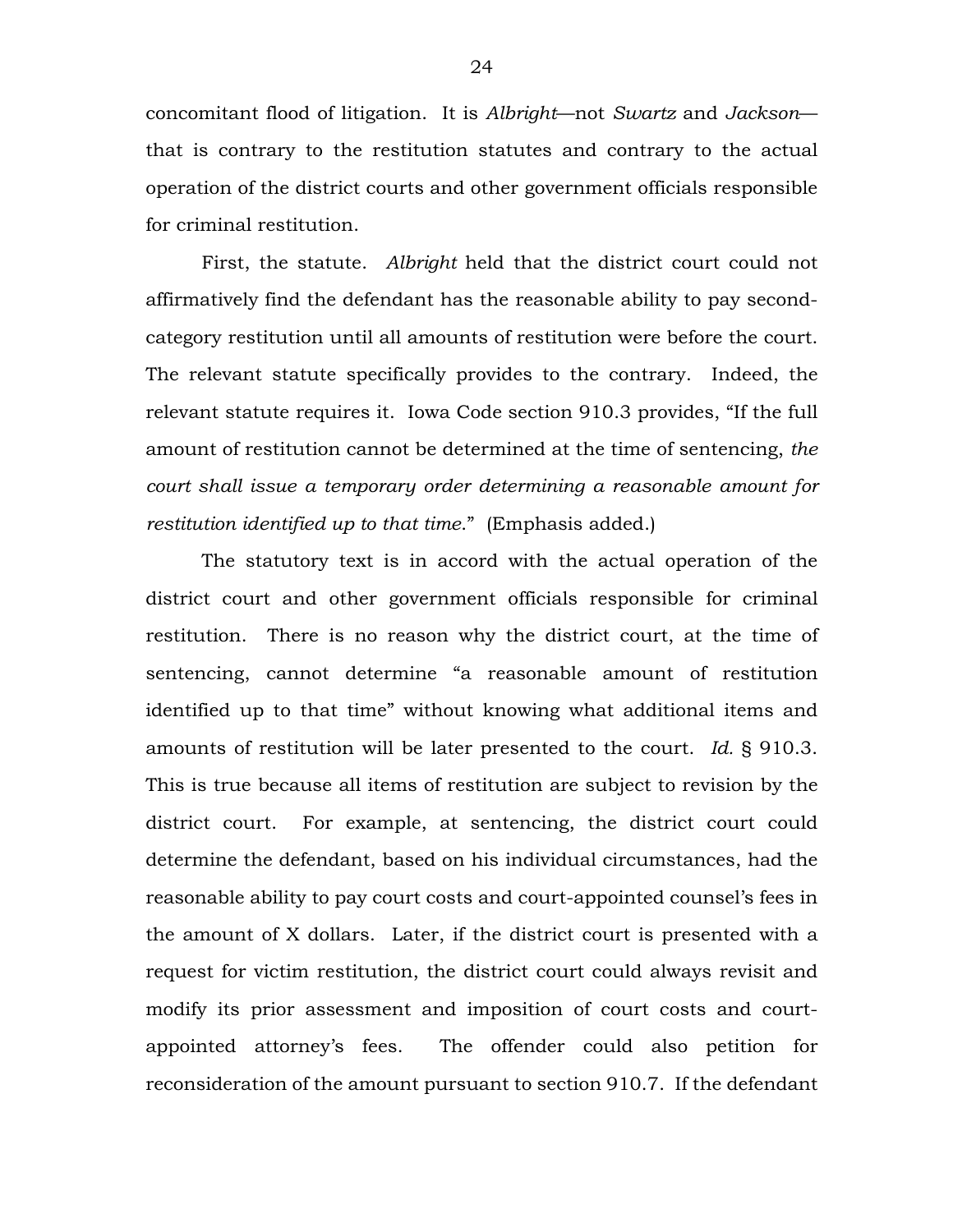is dissatisfied with the result of the 910.7 hearing, he or she may appeal the district court's decision.

Further, as this court has explained before, the reasonable ability to pay is not necessarily determined by an offender's ability to "pay the total amount due." *State v. Van Hoff*, 415 N.W.2d 647, 649 (Iowa 1987). Instead, the reasonable ability to pay is "more appropriately based on the inmate's ability to pay the current installments." *Id.* The restitution plan of payment, which is based on the offender's individualized ability to pay, is in accord with this requirement.

In contrast to *Albright*, the rule created in *Swartz* and *Jackson* is practical and works to the advantage of the offender. First, an offender who files a petition pursuant to section 910.7 will obtain relief more quickly in the district court versus pursing an appeal. A petition challenging the reasonable ability to pay can be resolved in weeks. In contrast, as this case demonstrates, an appeal challenging the reasonable ability to pay can take months or years. Second, and related, in the absence of a section 910.7 hearing, there is no record for appellate review. In the absence of such a record, the only relief an appellate court can provide is to remand the case for a hearing on the defendant's reasonable ability to pay—a remedy an offender could have had long prior had he or she simply sought relief pursuant to section 910.7.

#### IV.

In my view, the State is correct in contending the defendant's challenge to the district court's failure to make an ability-to-pay determination is premature. In accord with *Swartz*, *Jackson*, and *Jose*, I would affirm the defendant's sentence and would affirm the requirement that a defendant exhaust his or her remedies pursuant to section 910.7